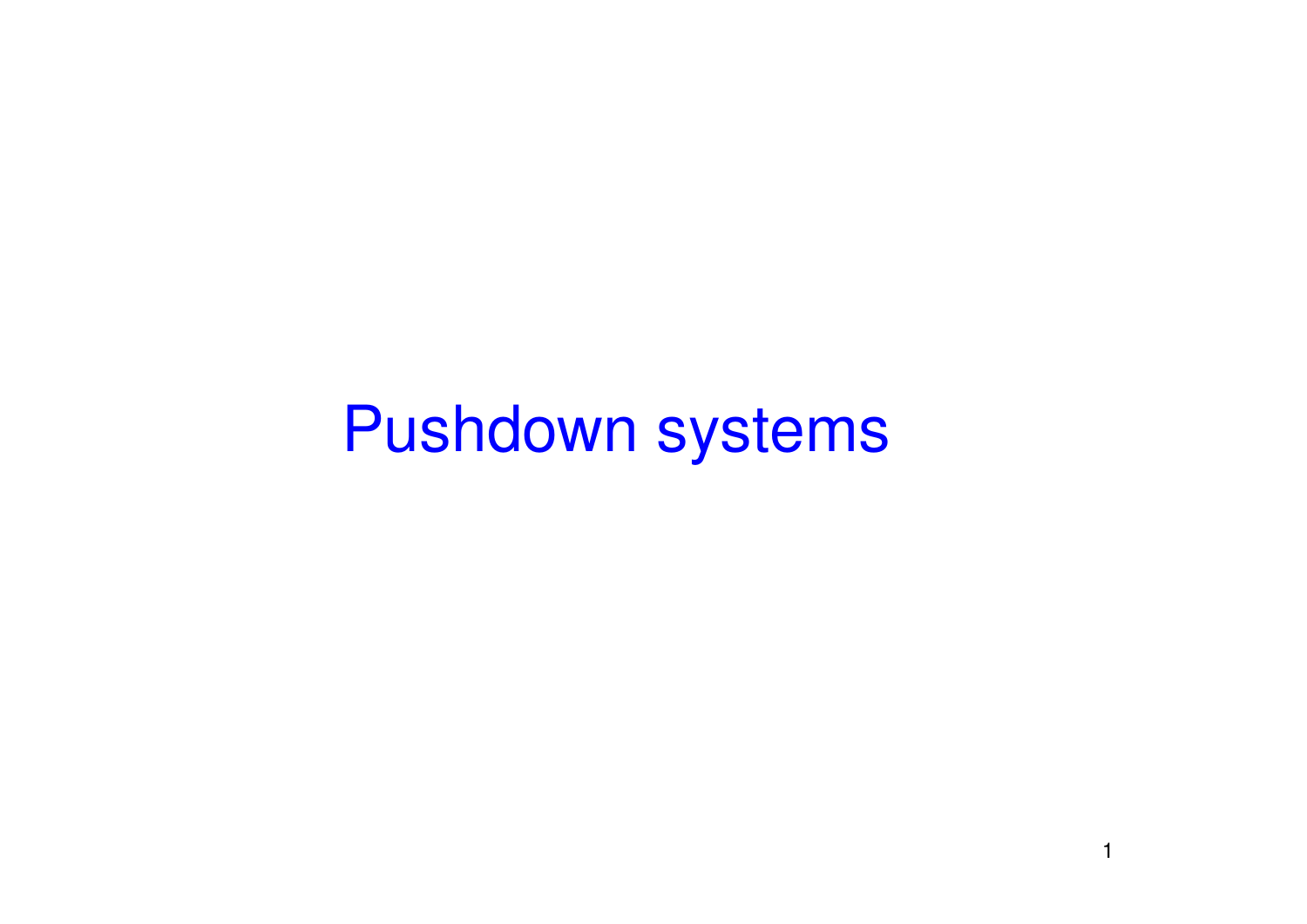A small program (where  $n \geq 1$ ):

```
bool g=true;
void main() {
   level1();
   level1();
   assume(g);
}
void leveln() {
   g:=not g;
}
                             void leveli() {
                             }
```
Question: Will  $\sigma$  be true when the program terminates?

 $level_{i+1}($ ;

 $level_{i+1}($ ;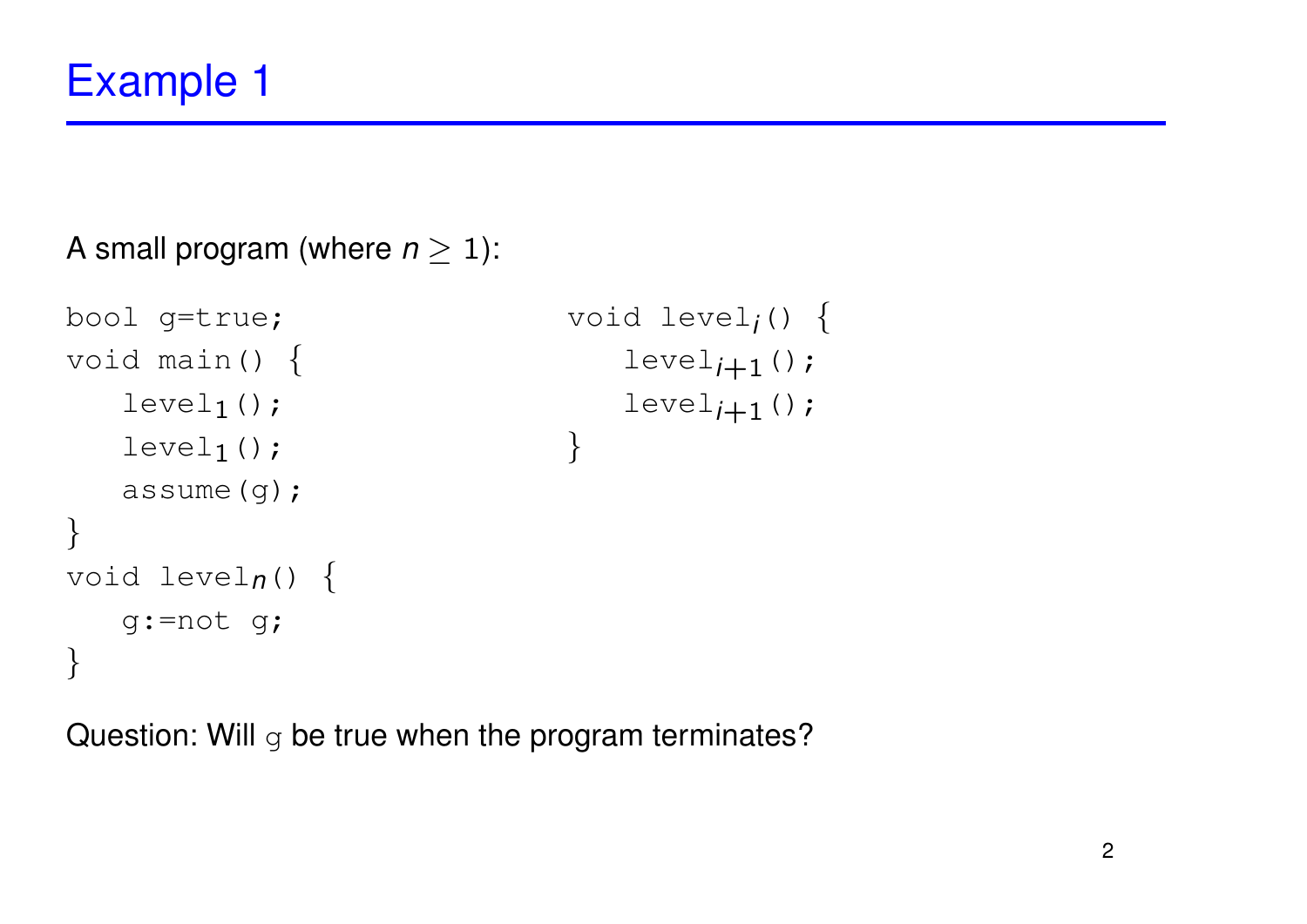Example 1 has got *finitely* many states. (The call stack is bounded by *n*.)

Can be treated by "inlining" (replace procedure calls by a copy of the callee).

Inlining causes an exponential state-space explosion.

Inlining is inefficient: every copy of each procedure will be investigated separately.

Inlining not applicable for recursive procedure calls.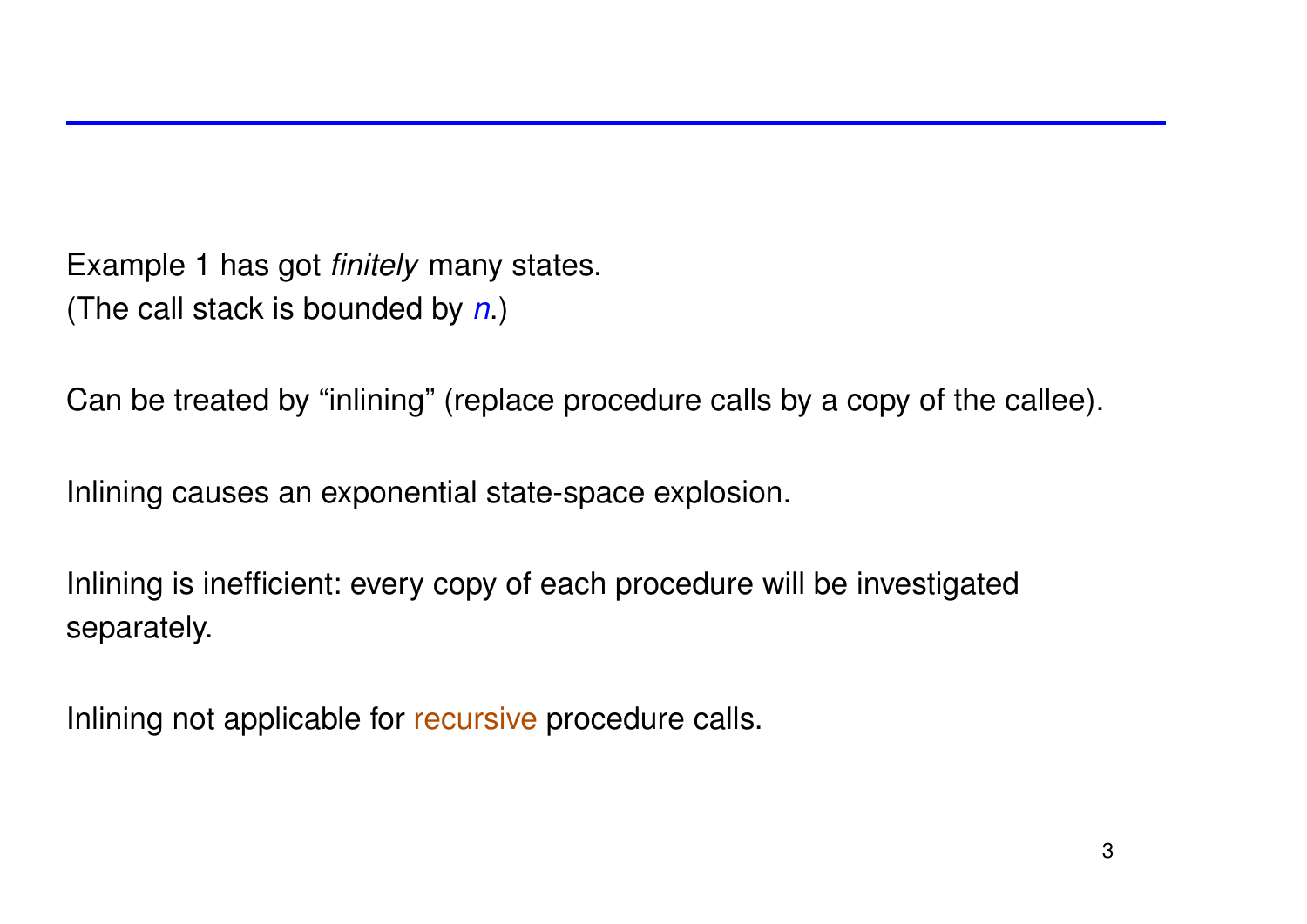# Example 2: Recursive program

| procedure $p$ ;                                                                                        | procedure s;                                   |
|--------------------------------------------------------------------------------------------------------|------------------------------------------------|
| $p_0$ : if ? then                                                                                      | $s_0$ : if ? then return; end if;              |
| call $s$ ;<br>$p_1$ :                                                                                  | $s_1$ : call $p$ ;                             |
| if ? then call $\rho$ ; end if;<br>$p_2$ :                                                             | $S_2$ : return;                                |
| else                                                                                                   |                                                |
| call $\rho$ ;<br>$p_3$ :                                                                               | procedure $main$ ;                             |
| end if                                                                                                 | $m_0$ : call s;                                |
| $p_4$ : return                                                                                         | $m_1$ : return;                                |
| $S = \{p_0, \ldots, p_4, s_0, \ldots, s_2, m_0, m_1\}^*$ , initial state $m_0$<br>m <sub>1</sub>       |                                                |
| $\sqrt{1 - 4}$ m n s2<br>$\sim$ m0 $\rightarrow$ s0 m1 $\le$<br>$\rightarrow$ p0 s2 m1 $\sim$<br>s1 m1 | $p1 s2 m1 \rightarrow s0 p2 s2 m1$             |
|                                                                                                        | $p3 s2 m1 \rightarrow p0 p4 s2 m1 \rightarrow$ |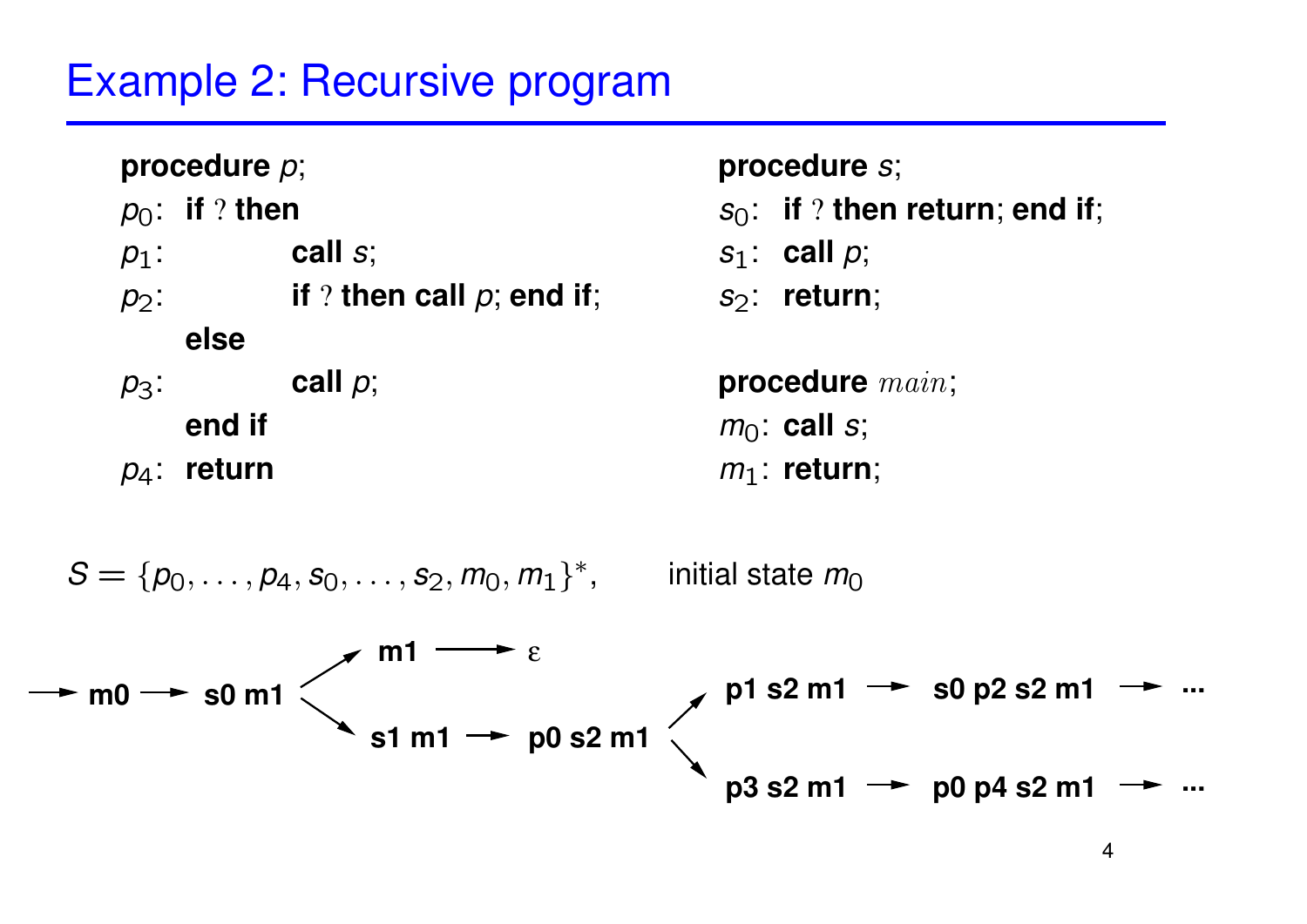Example 2 has got infinitely many states.

Inlining not applicable!

Cannot be analyzed by naïvely searching all reachable states.

We shall require a *finite* representation of infinitely many states.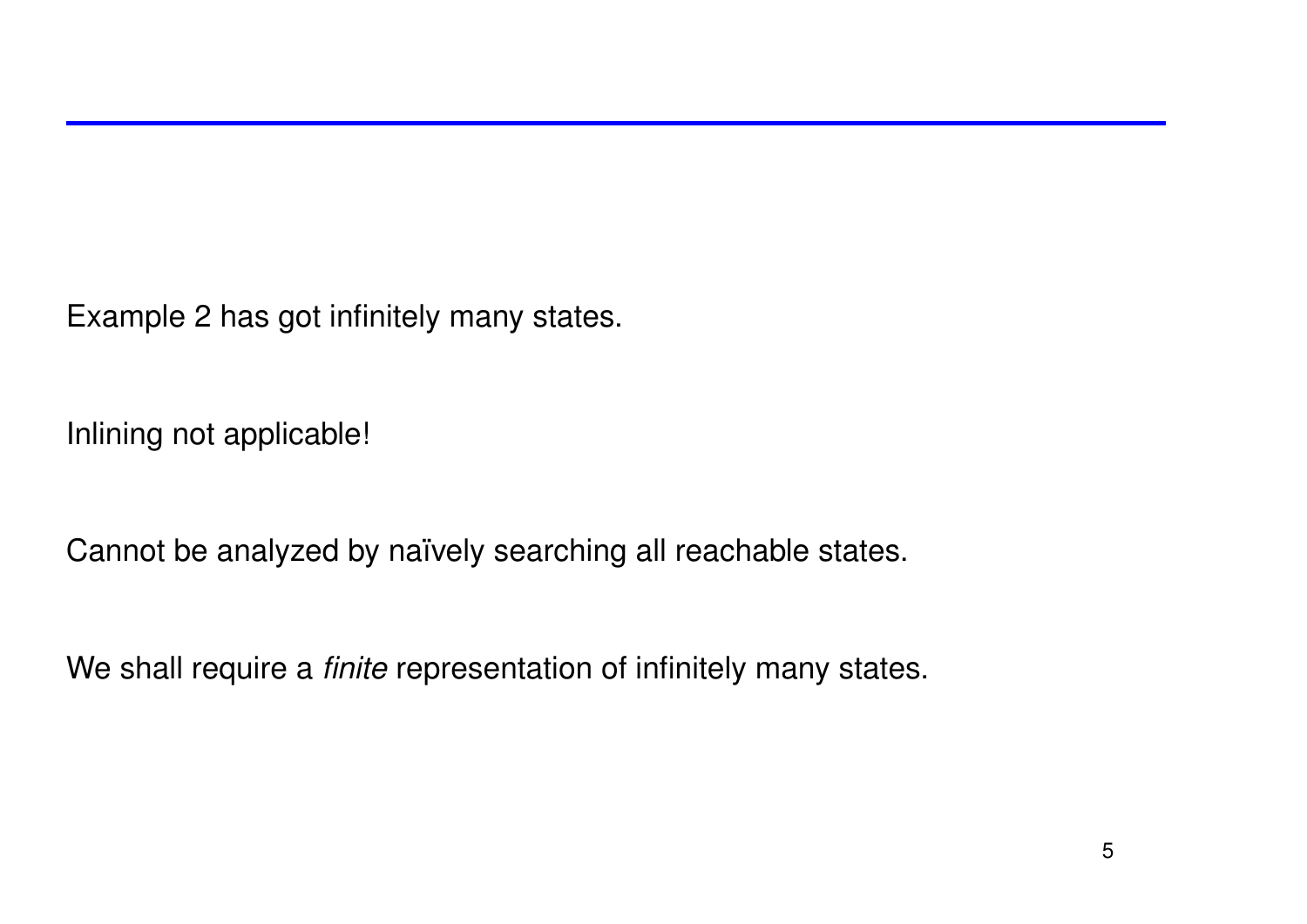# Example 3: Quicksort

}

```
void quicksort (int left, int right) {
   int lo,hi,piv;
   if (left >= right) return;
   piv = a[right]; lo = left; hi = right;
   while (lo \le hi) {
     if (a[hi]>piv) {
      hi = hi - 1;
     } else {
       swap a[lo],a[hi];
       lo = lo + 1;}
   }
   quicksort(left,hi);
   quicksort(lo,right);
```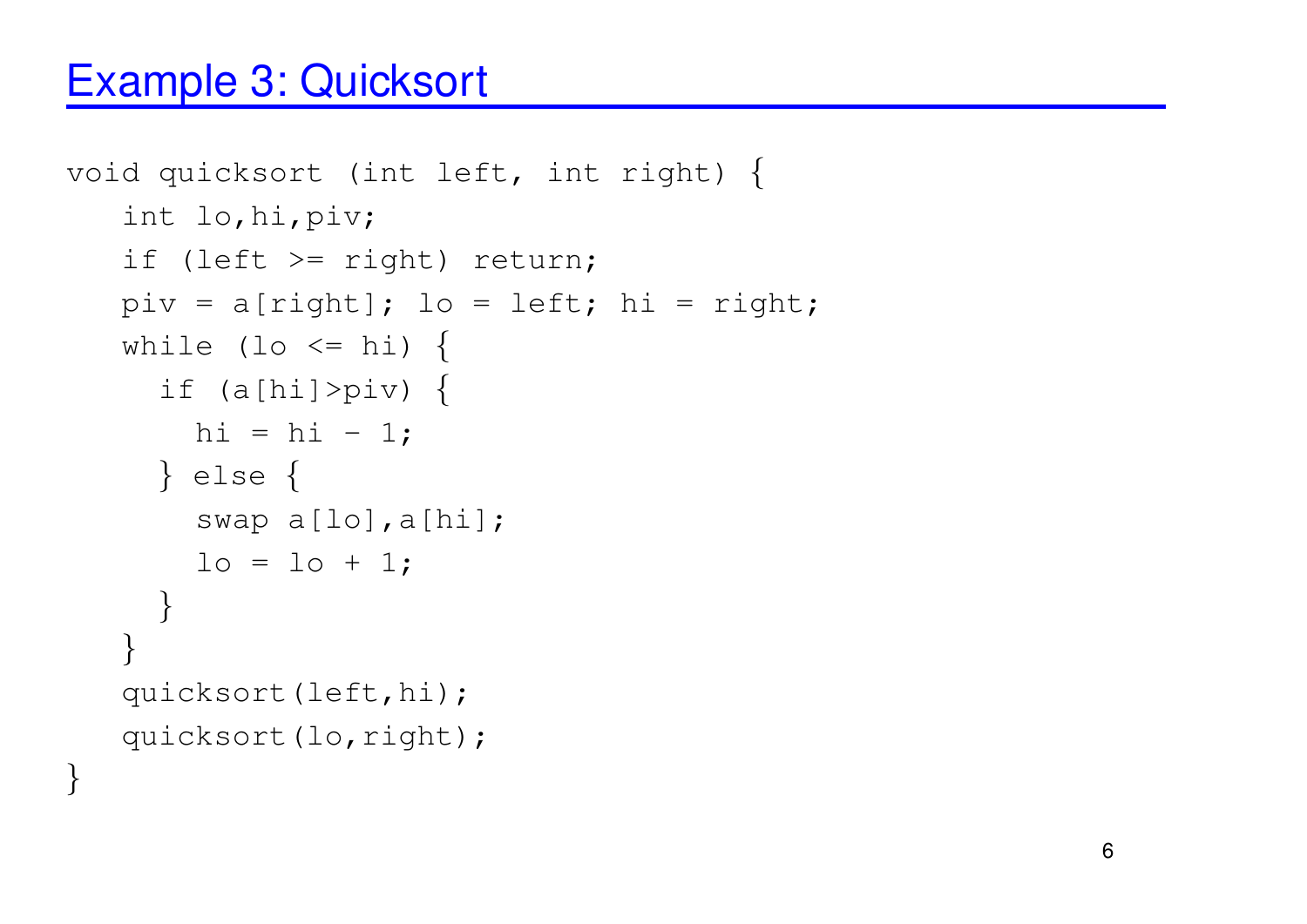Question: Does Example 3 sort correctly? Is termination guaranteed?

The mere structure of Example 3 does not tell us whether there are infinitely many reachable states:

*finitely* many if the program terminates

*infinitely* many if it fails to terminate

Termination can only be checked by directly dealing with infinite state sets.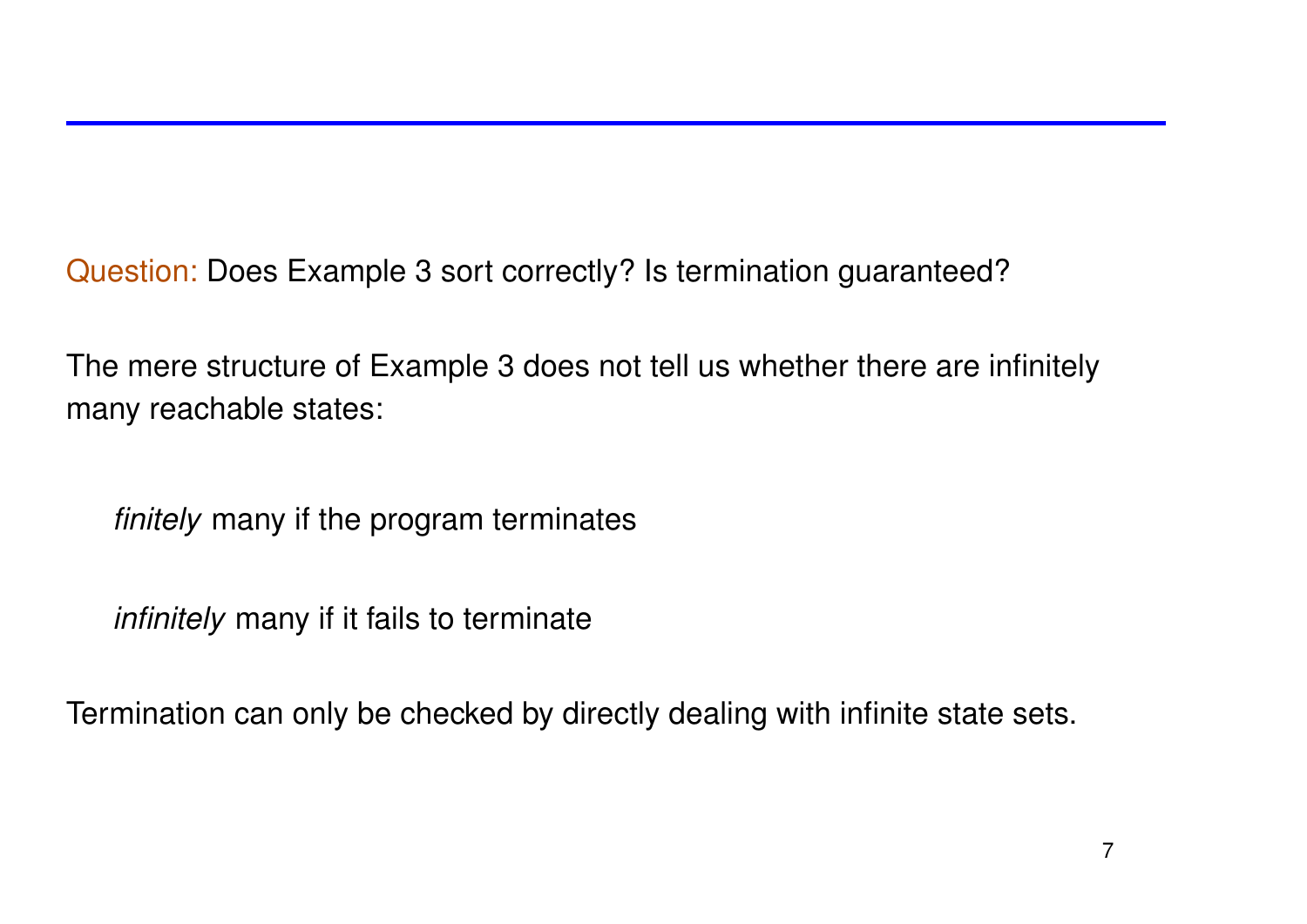Control flow:

sequential program (no multithreading)

procedures

mutual procedure calls (possibly recursive)

Data:

global variables (restriction: only finite memory)

local variables in each procedure (one copy per call)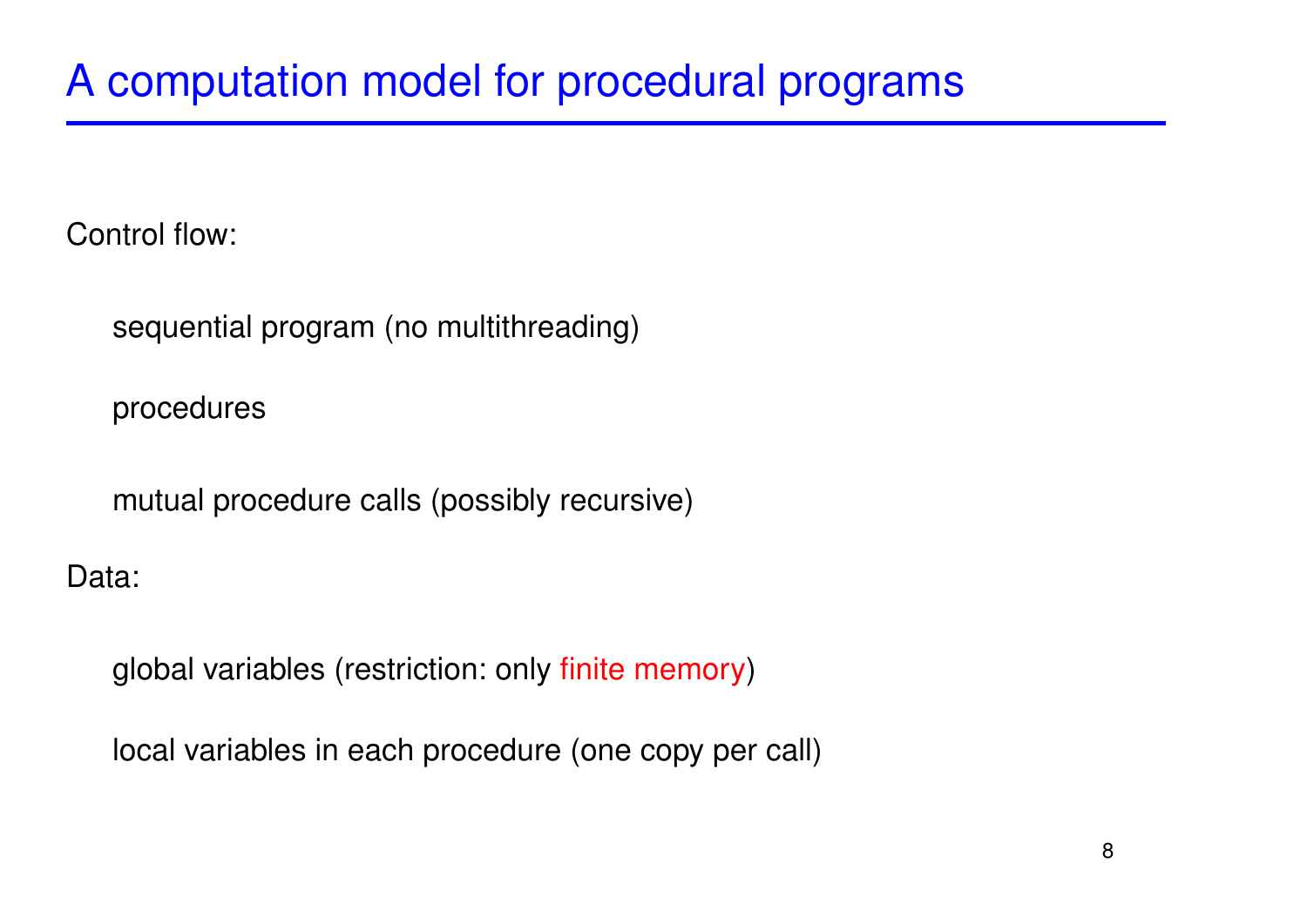A pushdown system (PDS) is a triple  $(P, \Gamma, \Delta)$ , where

*P* is a finite set of control states;

Γ is a finite stack alphabet;

∆ is a finite set of rules.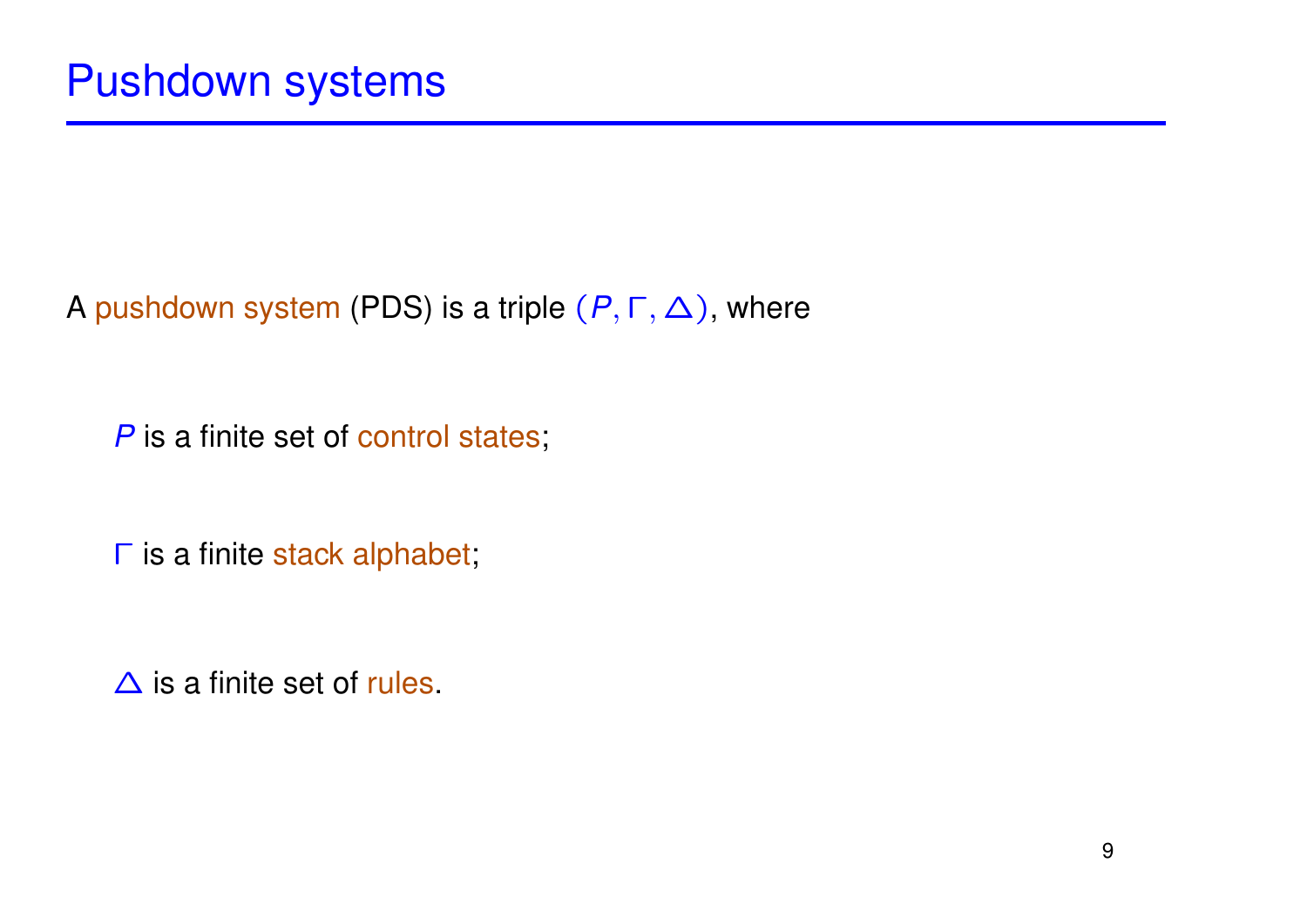Rules have the form  $pA \hookrightarrow qw$ , where  $p, q \in P$ ,  $A \in \Gamma$ ,  $w \in \Gamma^*$ .



Like acceptors for context-free language, but without any input!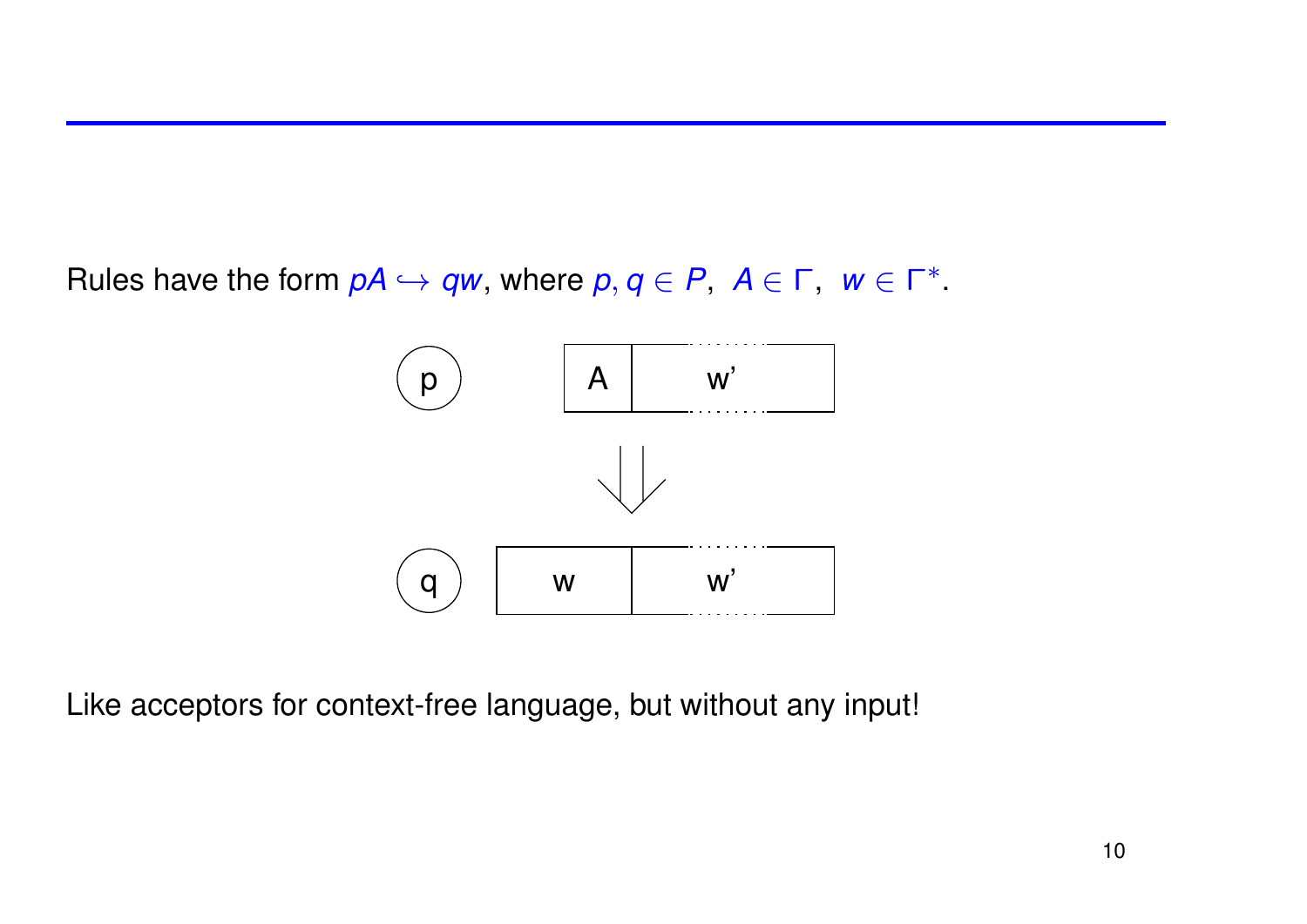Let  $P = (P, \Gamma, \Delta)$  be a PDS and  $c_0 \in P \times \Gamma^*$ .

With P we associate a transition system  $\mathcal{T}_{\mathcal{P}} = (\mathcal{S}, \rightarrow, r)$  as follows:

 $S = P \times \Gamma^*$  are the states (which we call configurations);

we have  $p A w' \to q w w'$  for all  $w' \in \Gamma^*$  iff  $p A \hookrightarrow q w \in \Delta$ ;

 $r = c_0$  is the initial configuration.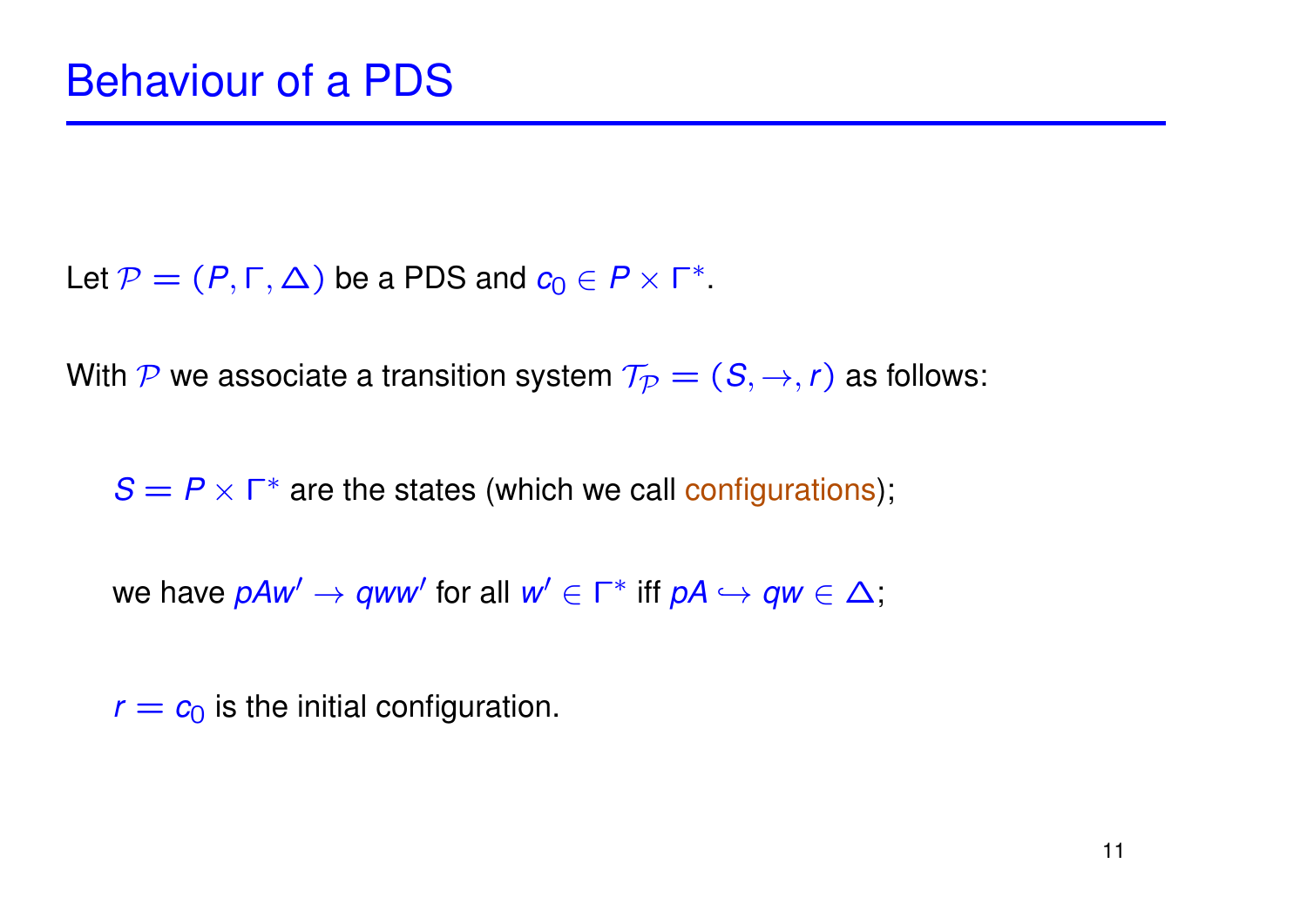#### Transition system of a PDS

 $pA \hookrightarrow qB$  $pA \hookrightarrow pC$  $qB \hookrightarrow pD$  $pC \hookrightarrow pAD$  $pD \hookrightarrow p_{\mathcal{E}}$ 

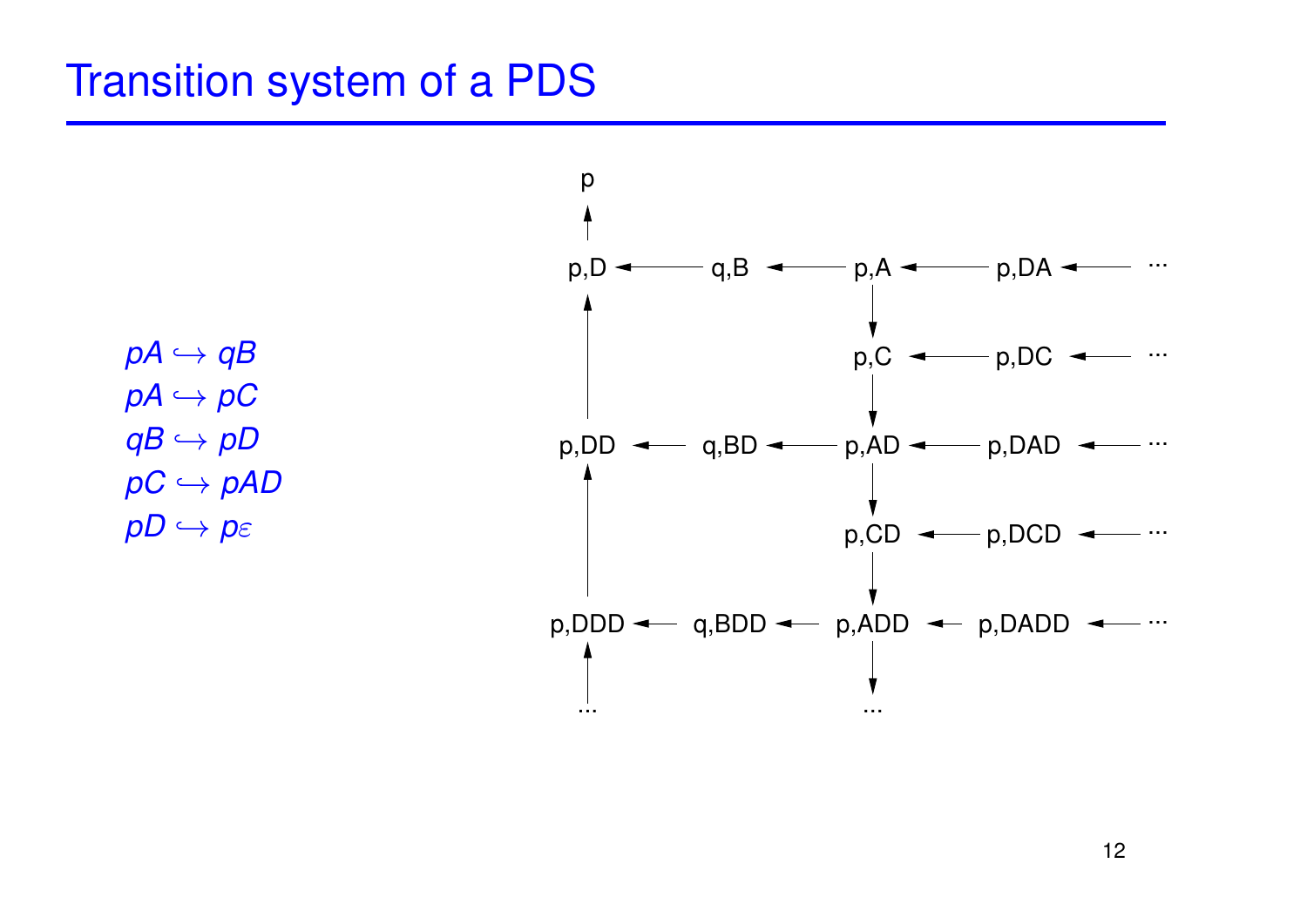*P* may represent the valuations of global variables.

Γ may contain tuples of the form (*program counter*, *local valuations*) Interpretation of a configuration *pAw*:

global values in *p*, current procedure with local variables in *A*

"suspended" procedures in *w*

Rules:

 $pA \hookrightarrow qB \cong$  statement within a procedure

 $pA \hookrightarrow qBC \cong$  procedure call

 $pA \hookrightarrow q_{\varepsilon} \widehat{=}$  return from a procedure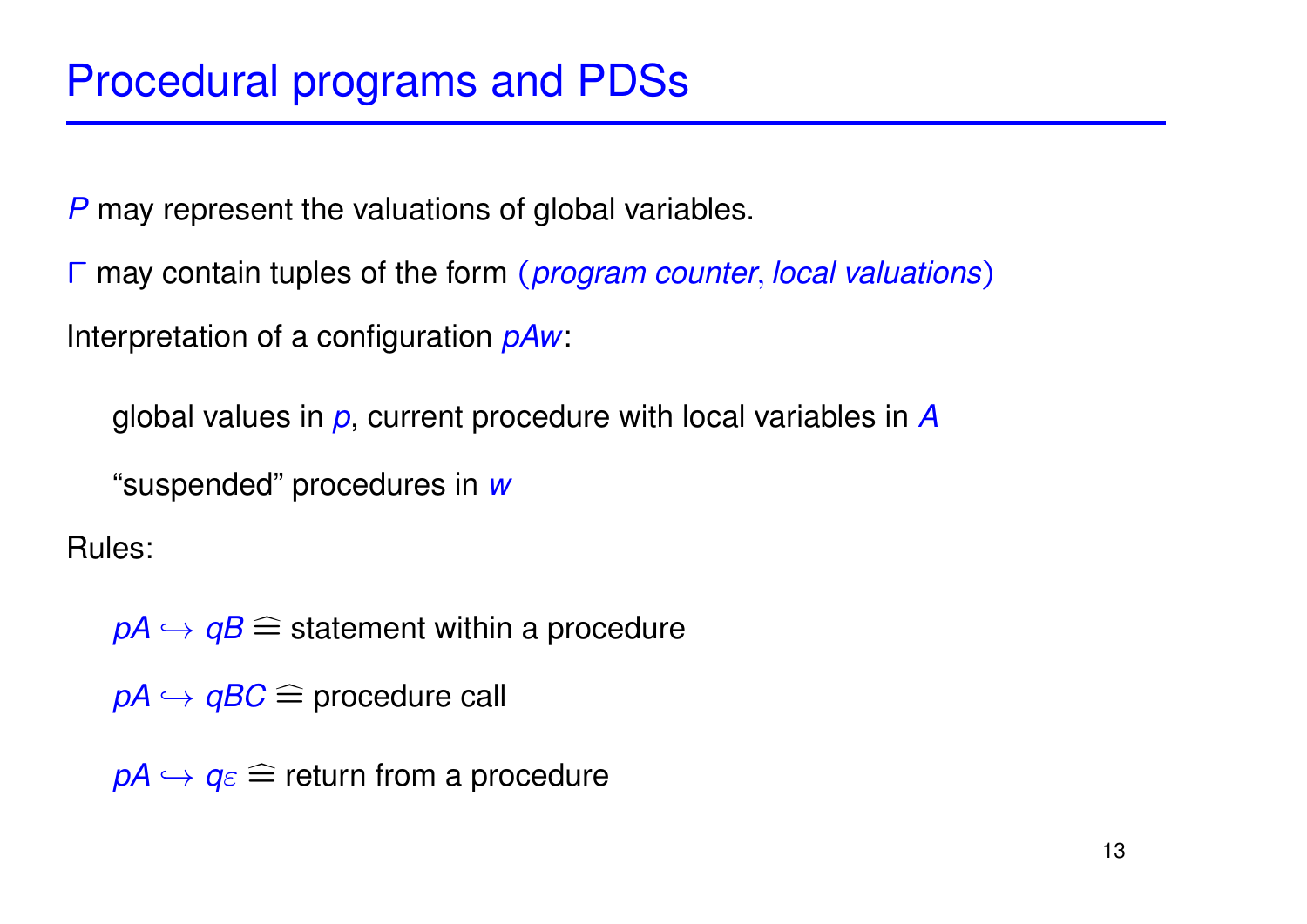Let  $\mathcal P$  be a PDS and  $c, c'$  two of its configurations.

Problem: Does  $c \rightarrow^* c'$  hold in  $\mathcal{T}_{\mathcal{P}}$ ?

Note:  $\mathcal{T}_{\mathcal{P}}$  has got infinitely many (reachable) states.

Nonetheless, the problem is decidable!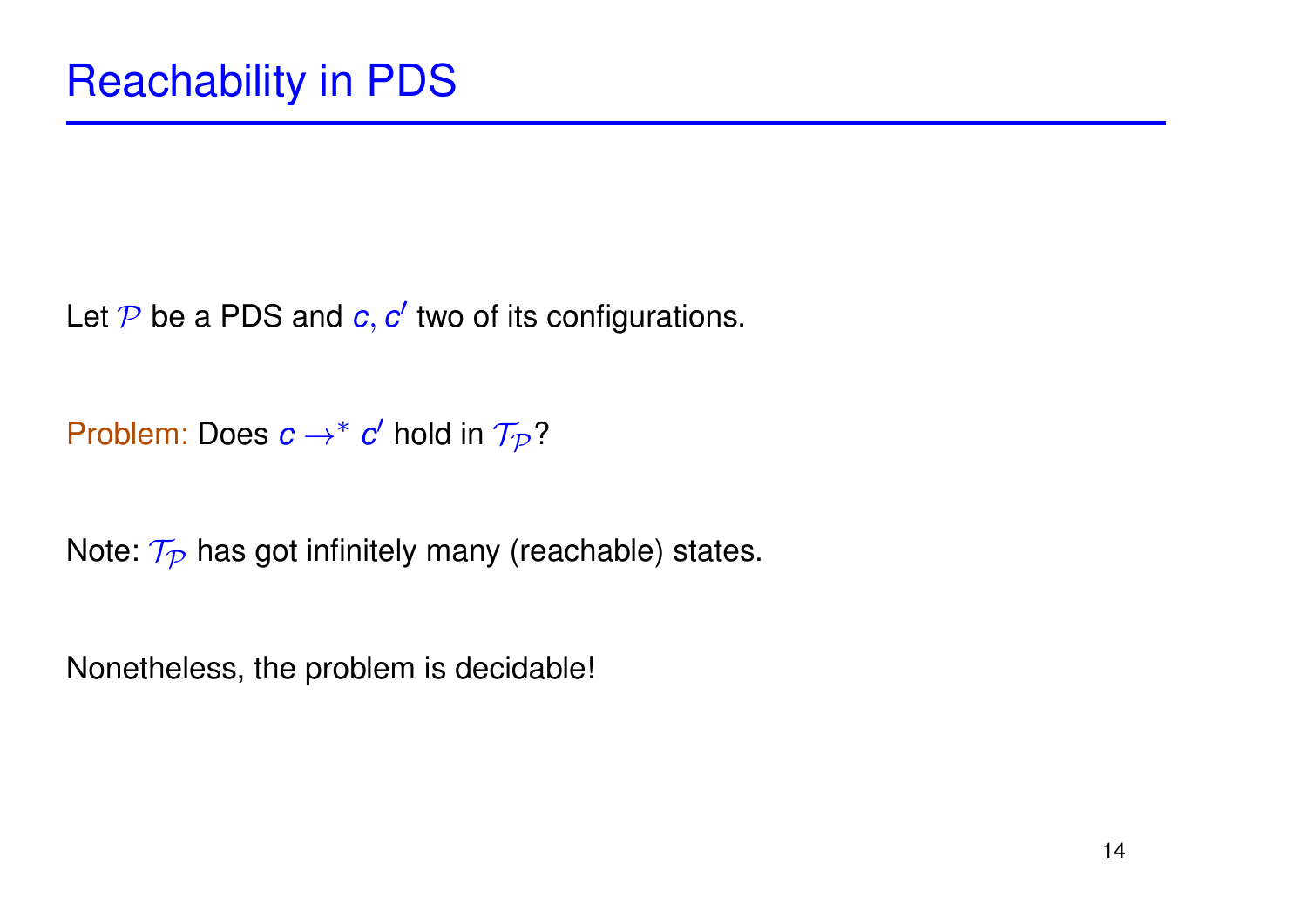To represent (infinite) sets of configurations, we shall employ finite automata.

Let  $P = (P, \Gamma, \Delta)$  be a PDS. We call  $A = (Q, \Gamma, P, T, F)$  a  $P$ -automaton.

The alphabet of  $\mathcal A$  is the stack alphabet  $\Gamma$ .

The initial states of A are the control states P.

We say that  $\mathcal A$  accepts the configuration *pw* if  $\mathcal A$  has got a path labelled by input *w* starting at *p* and ending at some final state.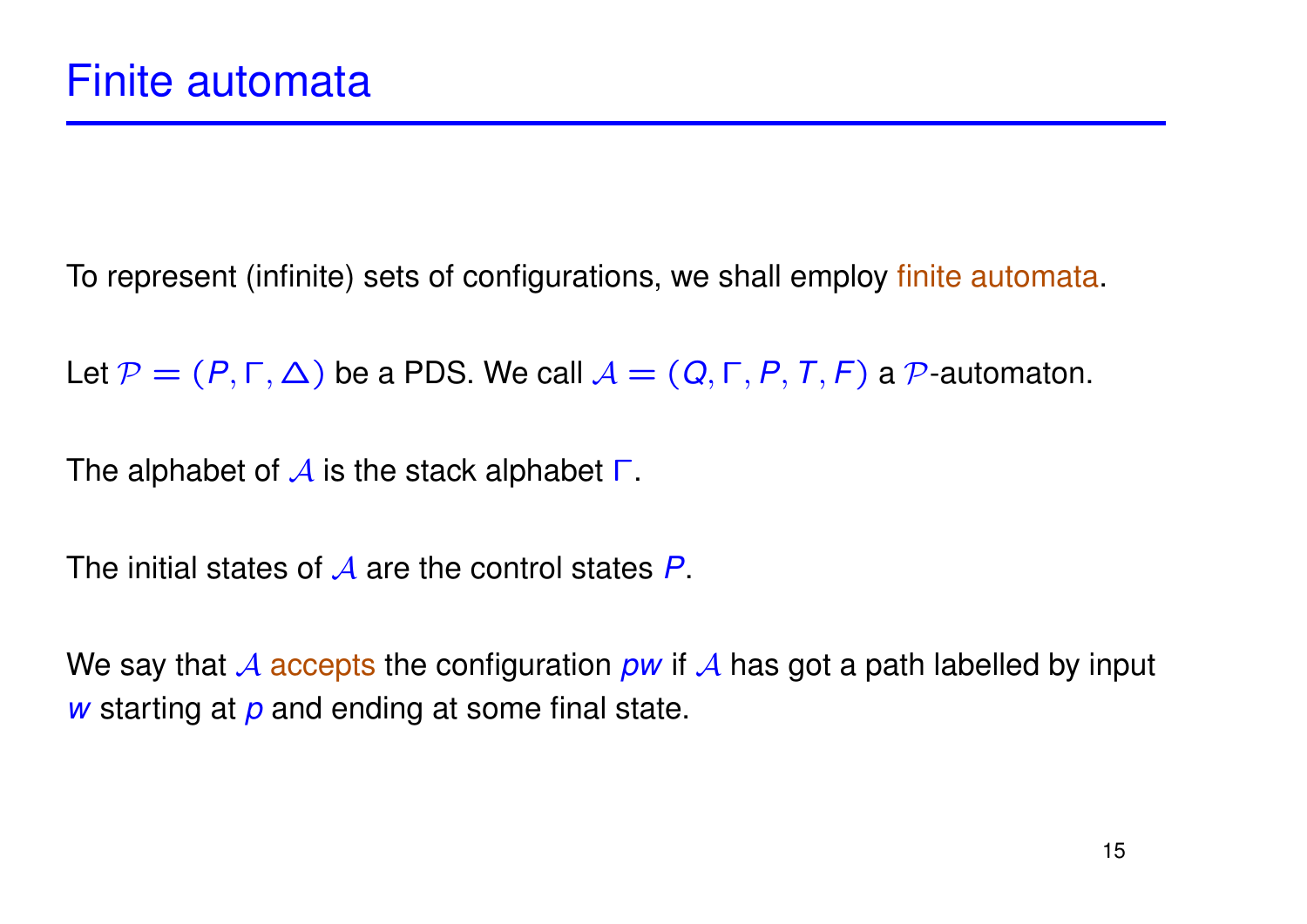Let  $\mathcal{L}(\mathcal{A})$  be the set of configurations accepted by  $\mathcal{A}$ .

A set *C* of configurations is called regular iff there is some  $\mathcal P$ -automaton  $\mathcal A$  with  $\mathcal{L}(\mathcal{A}) = C$ .

An automaton is normalized if there are no transitions leading into initial states.

Remark: In the following, we shall use the following notation:

 $\rho w \Rightarrow p'w'$  (in the PDS  $\mathcal{P}$ ) and  $p \stackrel{w}{\rightarrow} q$  (in  $\mathcal{P}$ -automata)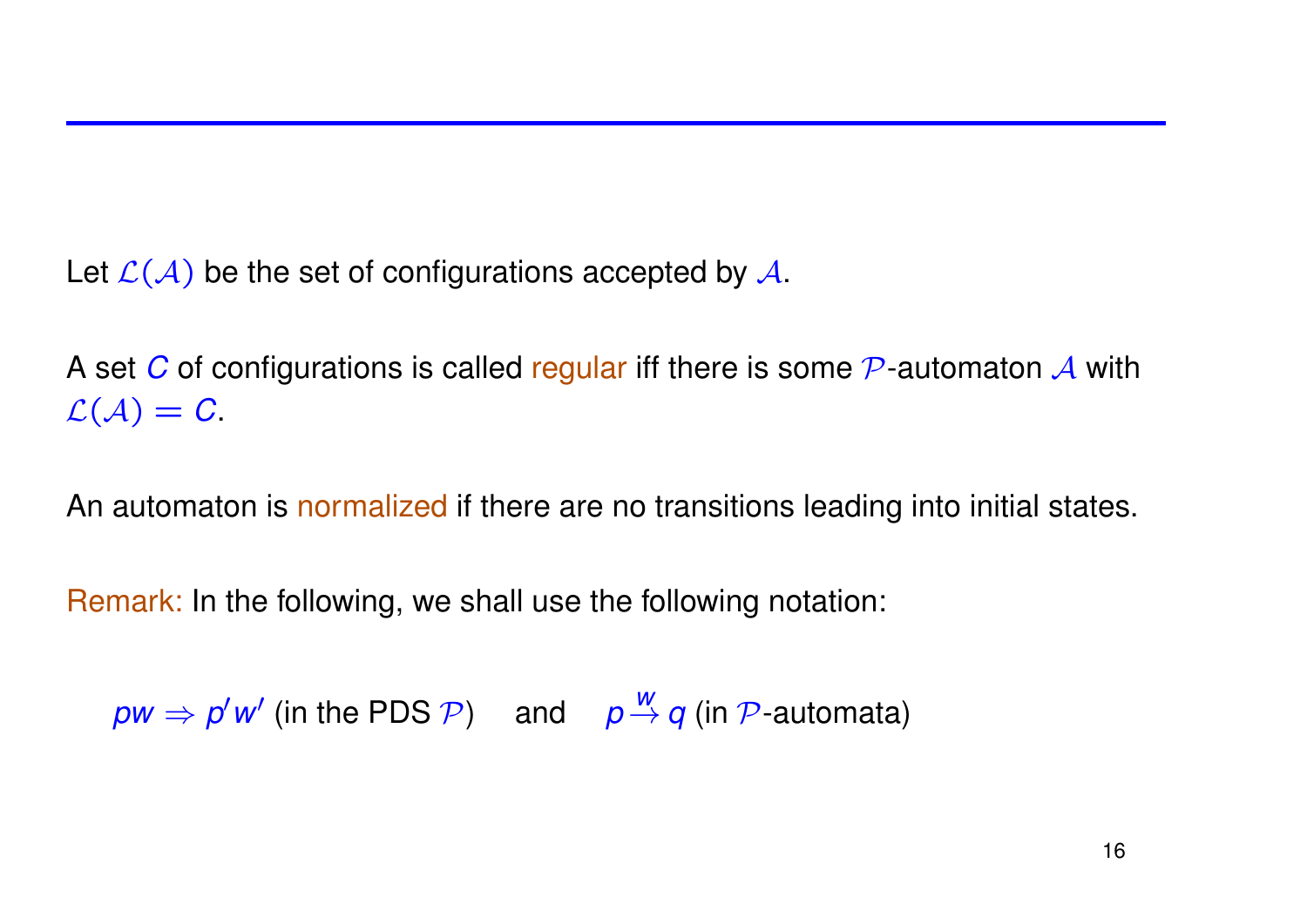Let  $\mathit{pre}^*(C) = \{ c' \mid \exists c \in C \colon c' \Rightarrow c \}$  denote the predecessors of *C*, and let  $post^*(C) = \{ c' | \exists c \in C : c \Rightarrow c' \}$  the successors.

The following result is due to Büchi (1964):

Let *C* be a regular set and *A* be a normalized P-automaton accepting *C*.

If *C* is regular, then so are pre∗(*C*) and post∗(*C*).

Moreover, *A* can be transformed into an automaton accepting  $pre<sup>*</sup>(C)$  resp. post∗(*C*).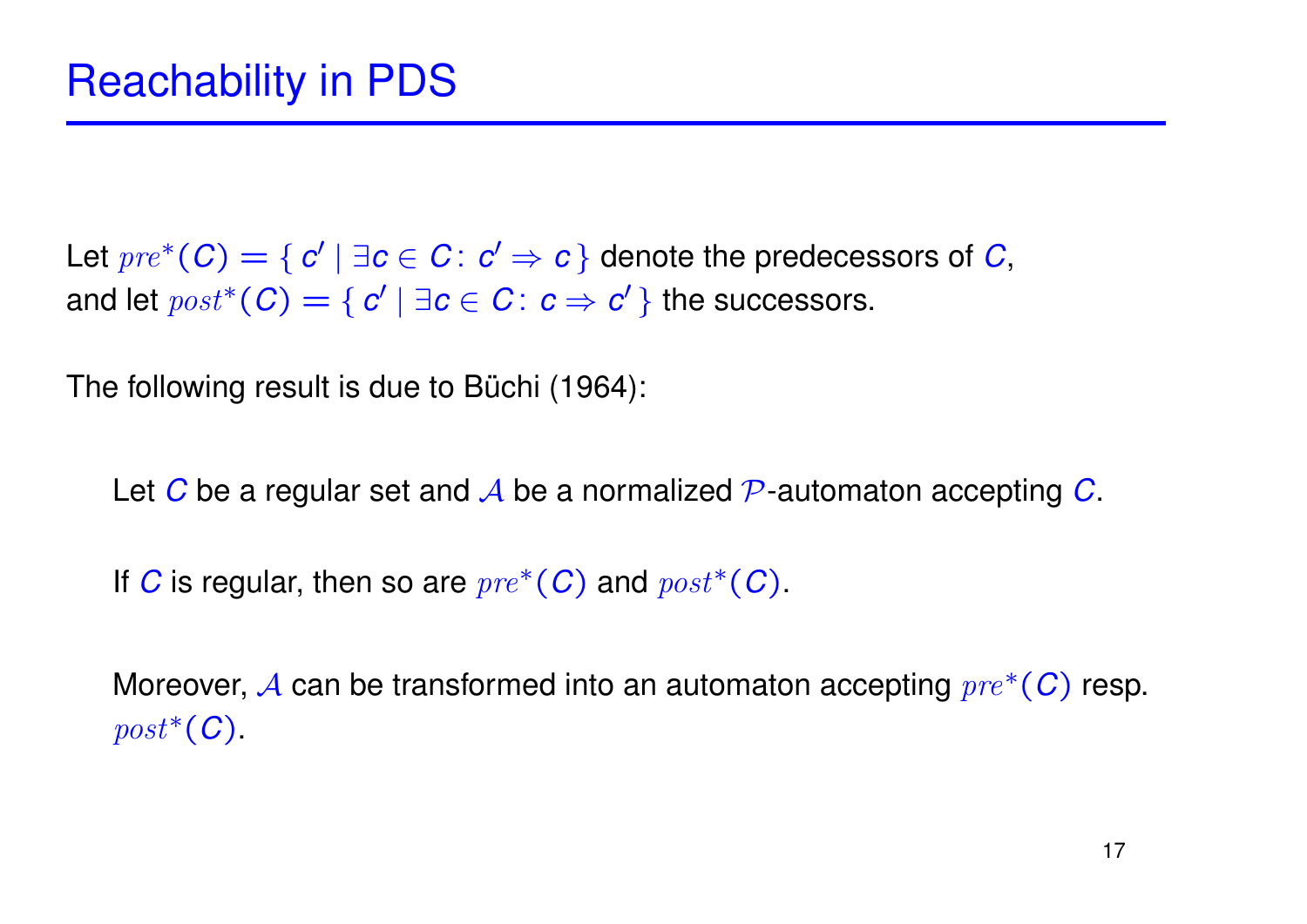Saturation rule: Add new transitions to  $\mathcal A$  as follows:

If *q*  $\frac{w}{\rightarrow}$  *r* currently holds in A and  $pA \hookrightarrow qw$  is a rule, then add the transition  $(p, A, r)$  to  $A$ .

Repeat this until no other transition can be added.

At the end, the resulting automaton accepts pre∗(*C*).

For post∗(*C*): similar procedure.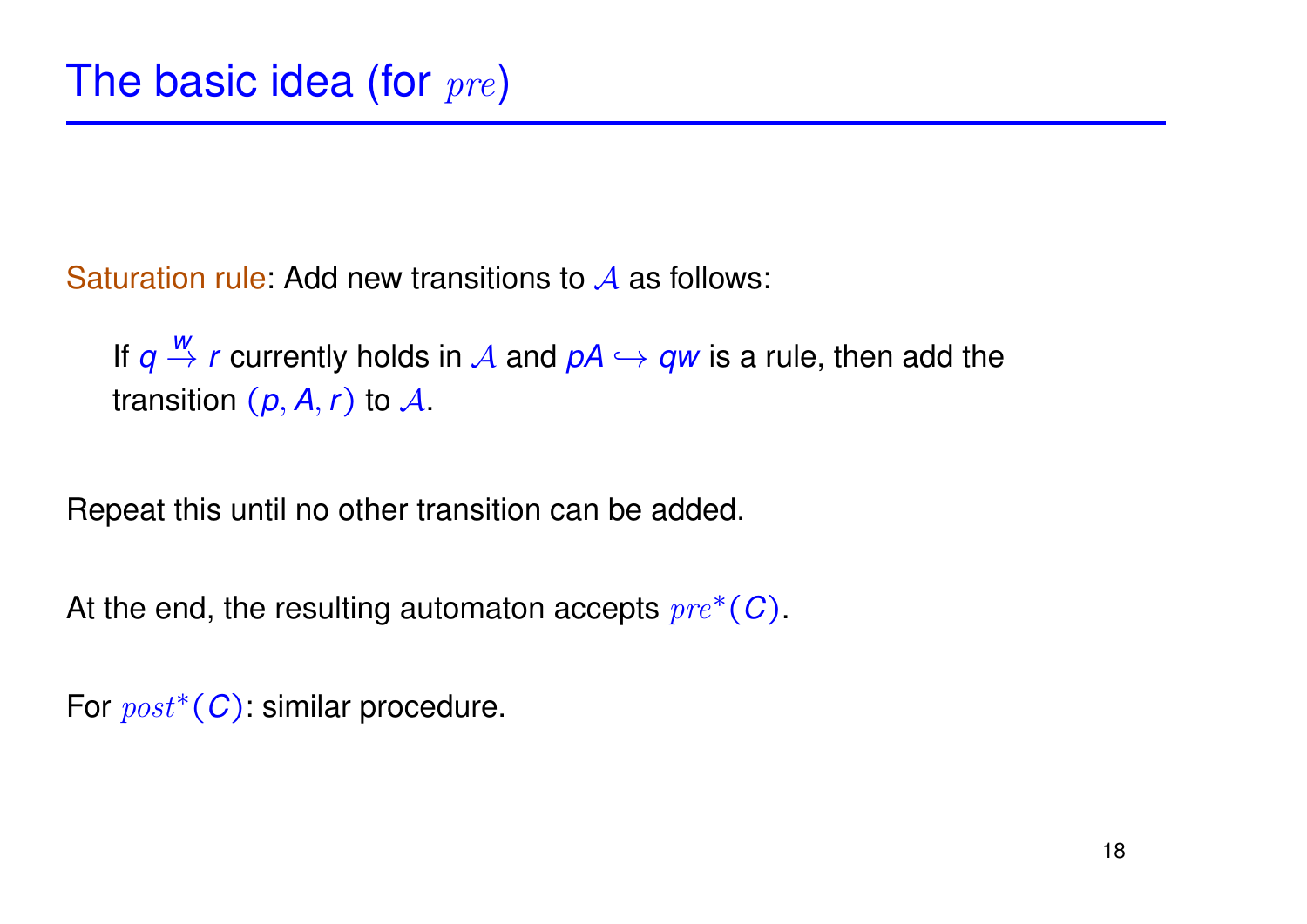### Automaton A for C

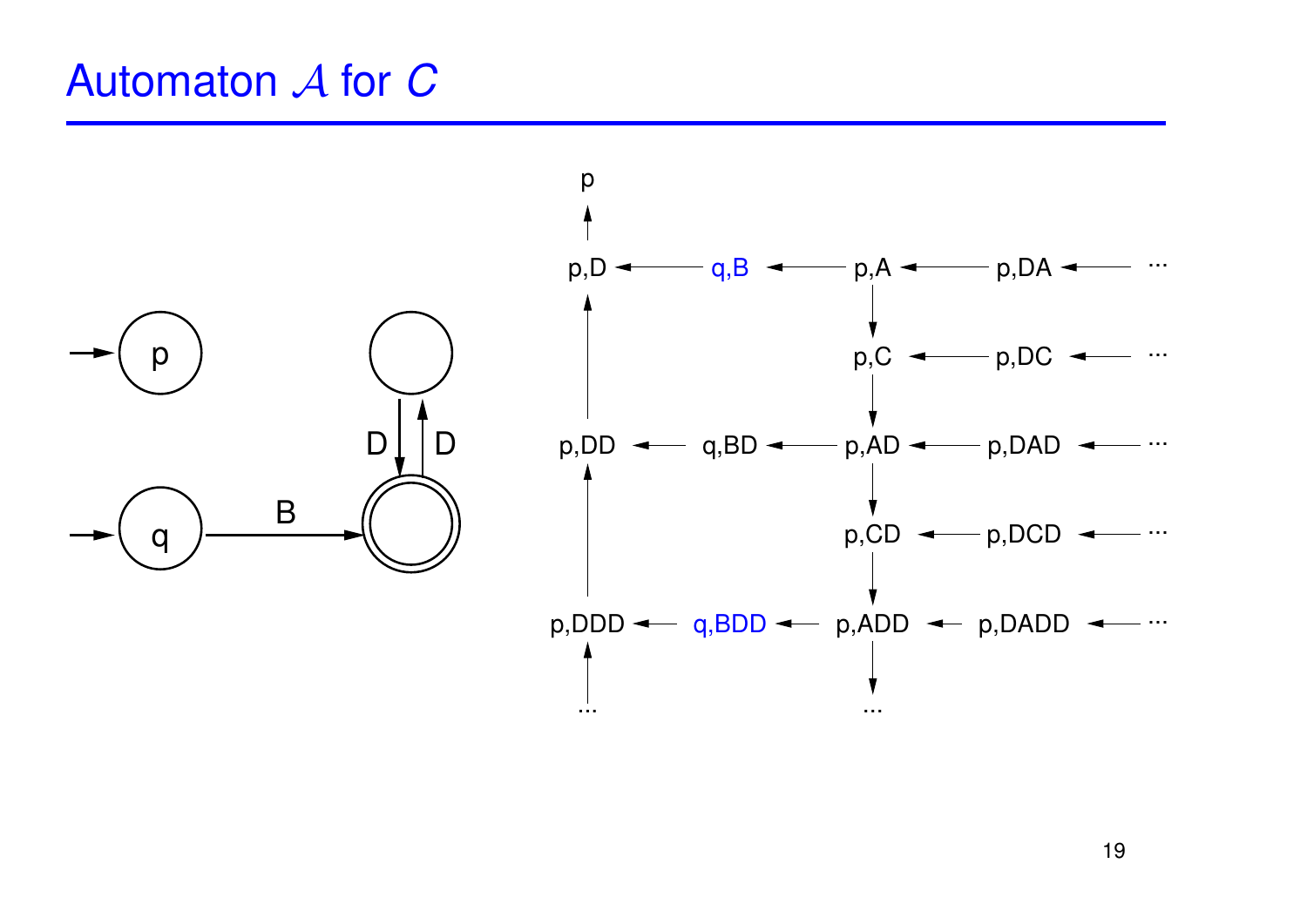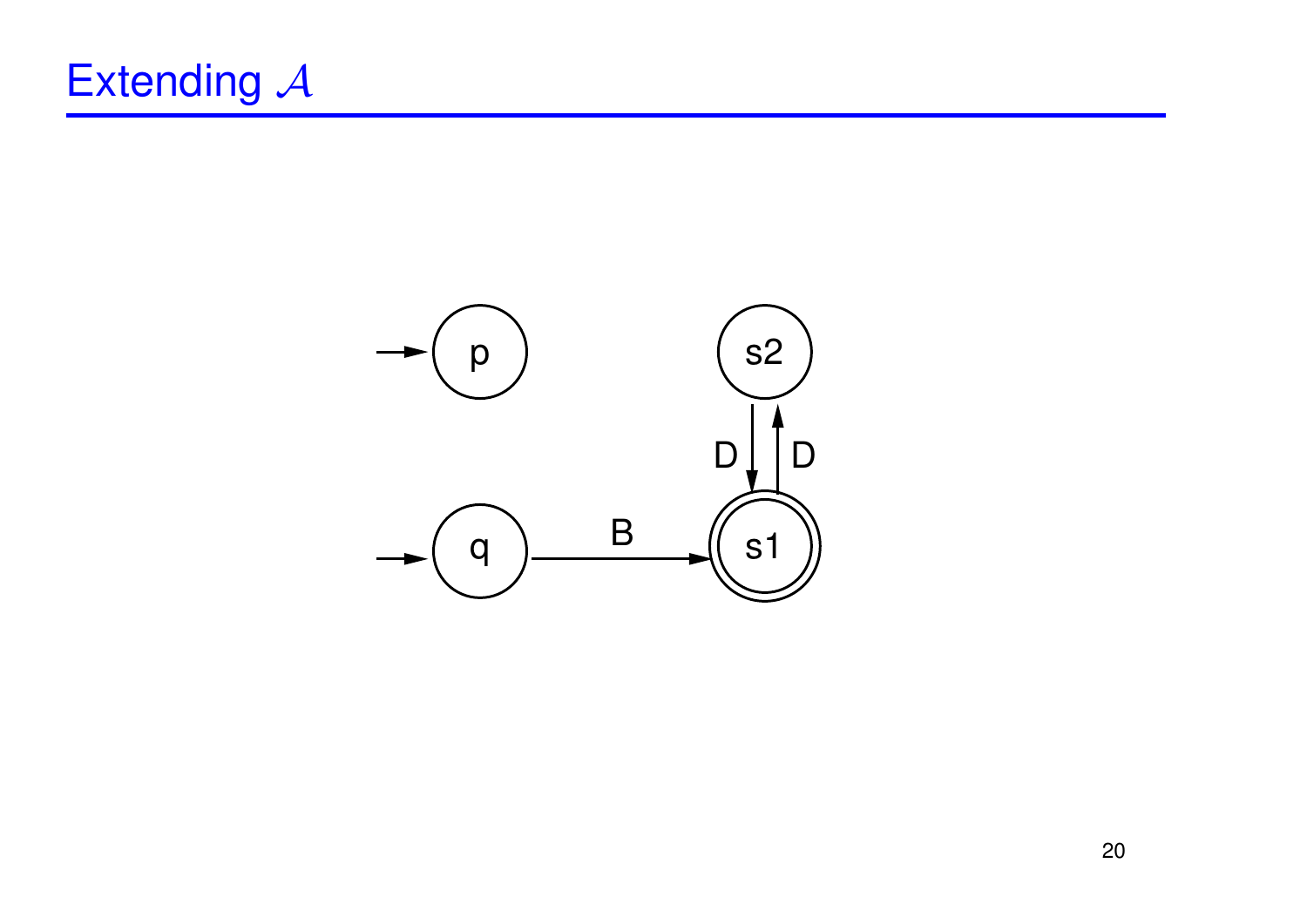# Extending  $A$

If the right-hand side of a rule can be read,



Rule: 
$$
pA \hookrightarrow qB
$$
 Path:  $q \stackrel{B}{\rightarrow} s_1$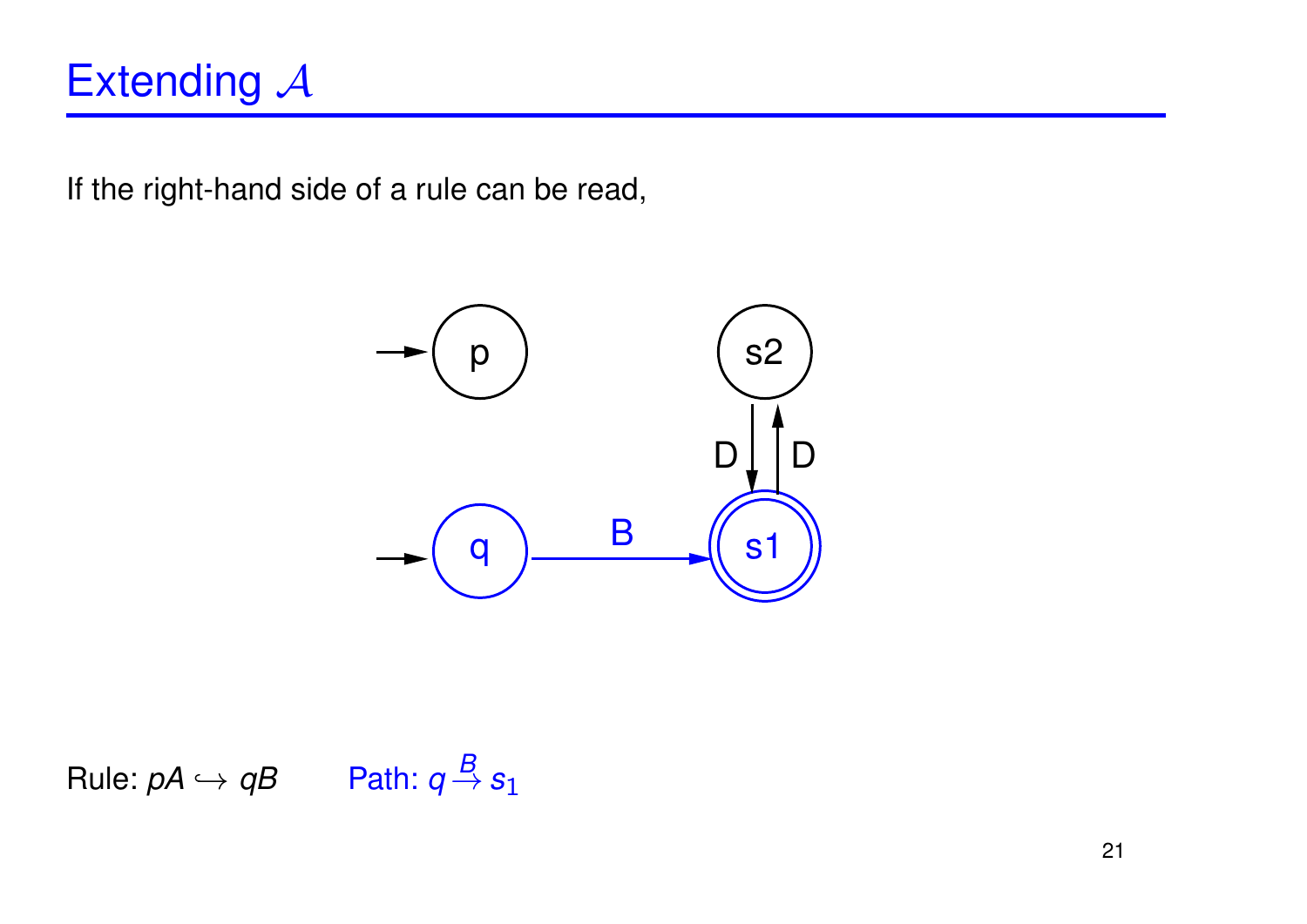If the right-hand side of a rule can be read, add the left-hand side.



 $Rule: pA \hookrightarrow qB$  Path:  $q \stackrel{B}{\rightarrow} s_1$  New path:  $p \stackrel{A}{\rightarrow} s_1$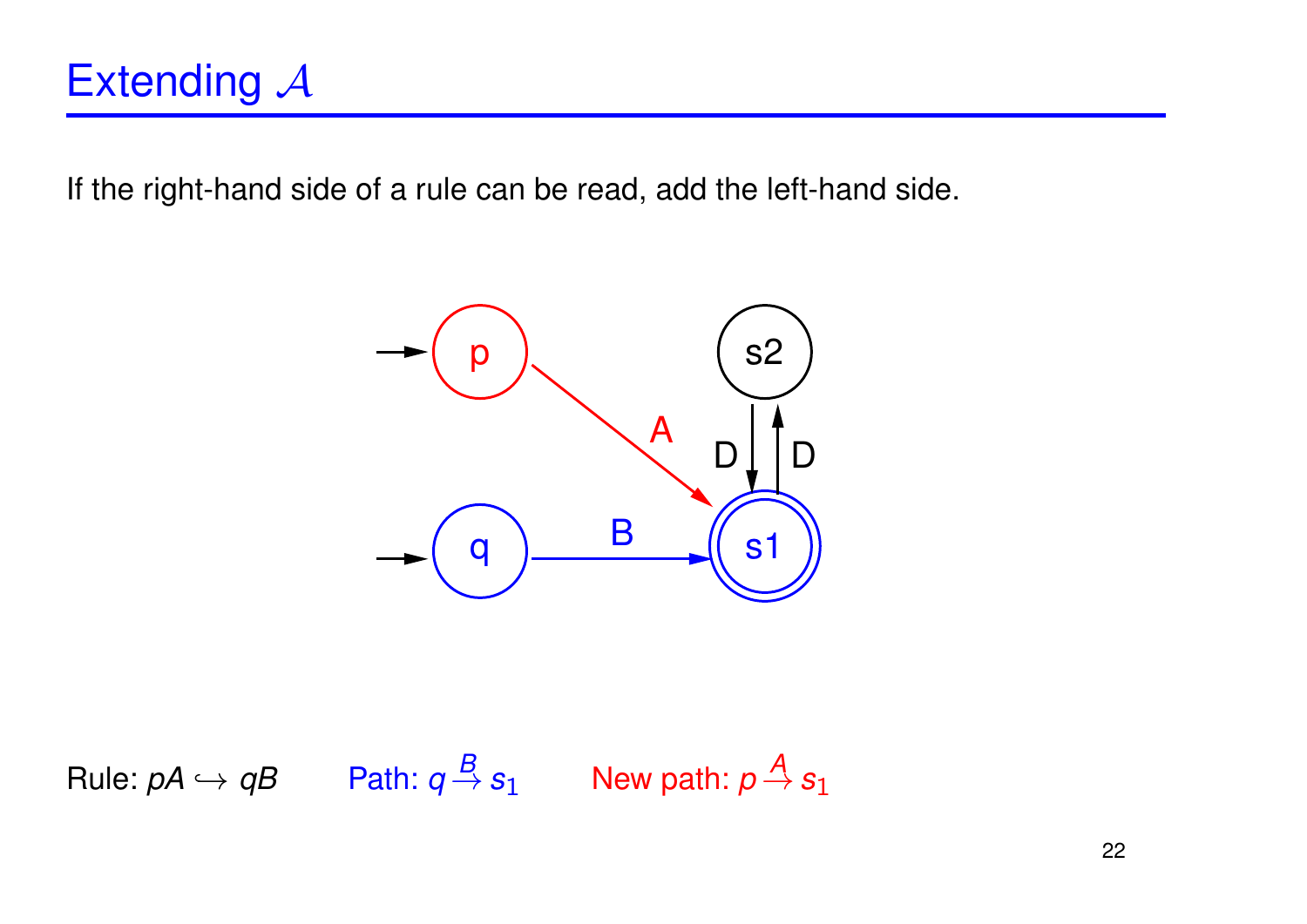# Extending  $A$

If the right-hand side of a rule can be read,



 $Rule: pC \hookrightarrow pAD$  Path:  $p \stackrel{A}{\rightarrow} s_1 \stackrel{D}{\rightarrow} s_2$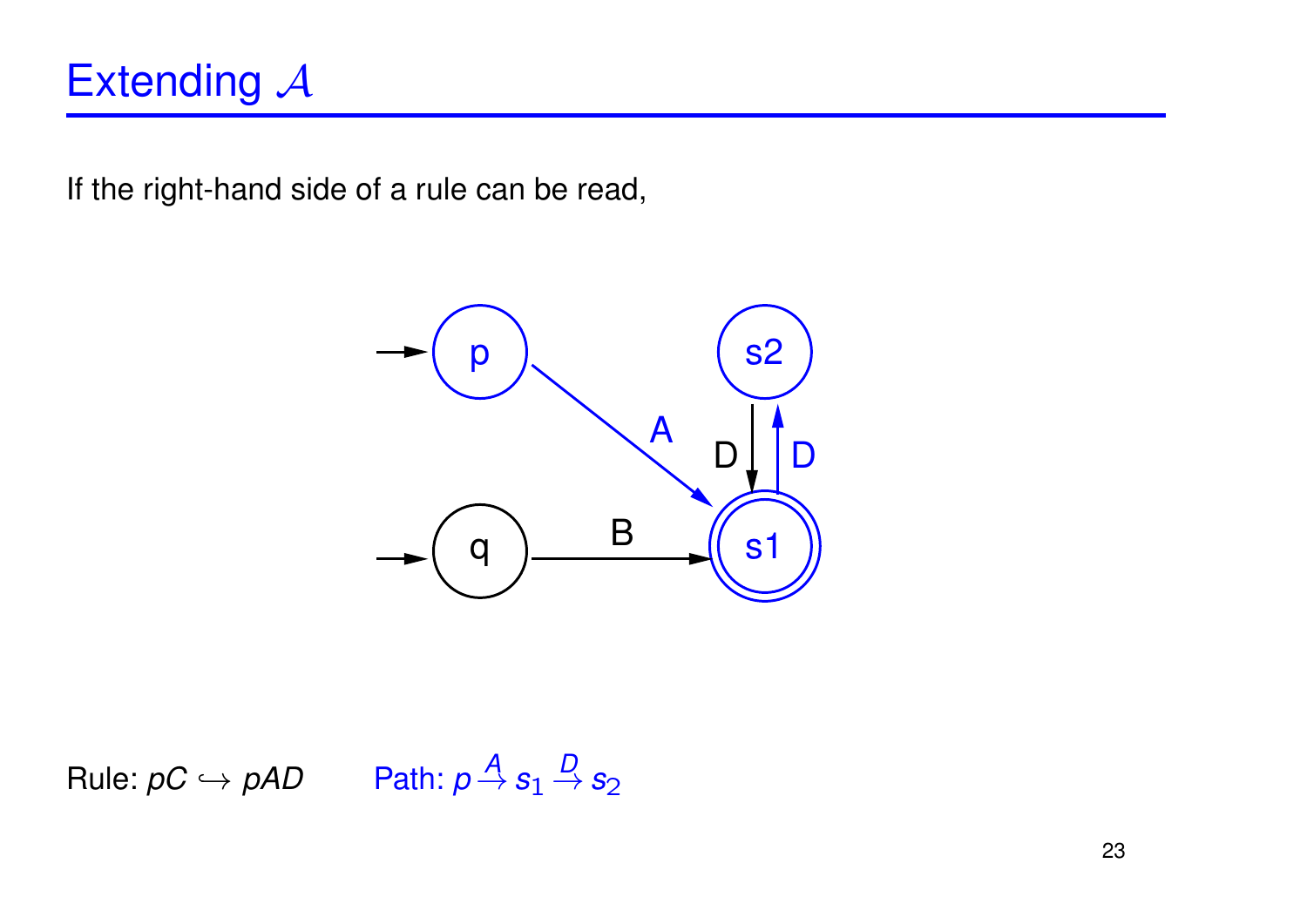If the right-hand side of a rule can be read, add the left-hand side.



 $\mathsf{Rule}\colon pC\hookrightarrow pAD\qquad \mathsf{Path}\colon p\mathop{\to}\limits^A\mathsf{s}_1\mathop{\to}\limits^D\mathsf{s}_2\qquad\mathsf{New~path}\colon p\mathop{\to}\limits^C\mathsf{s}_2$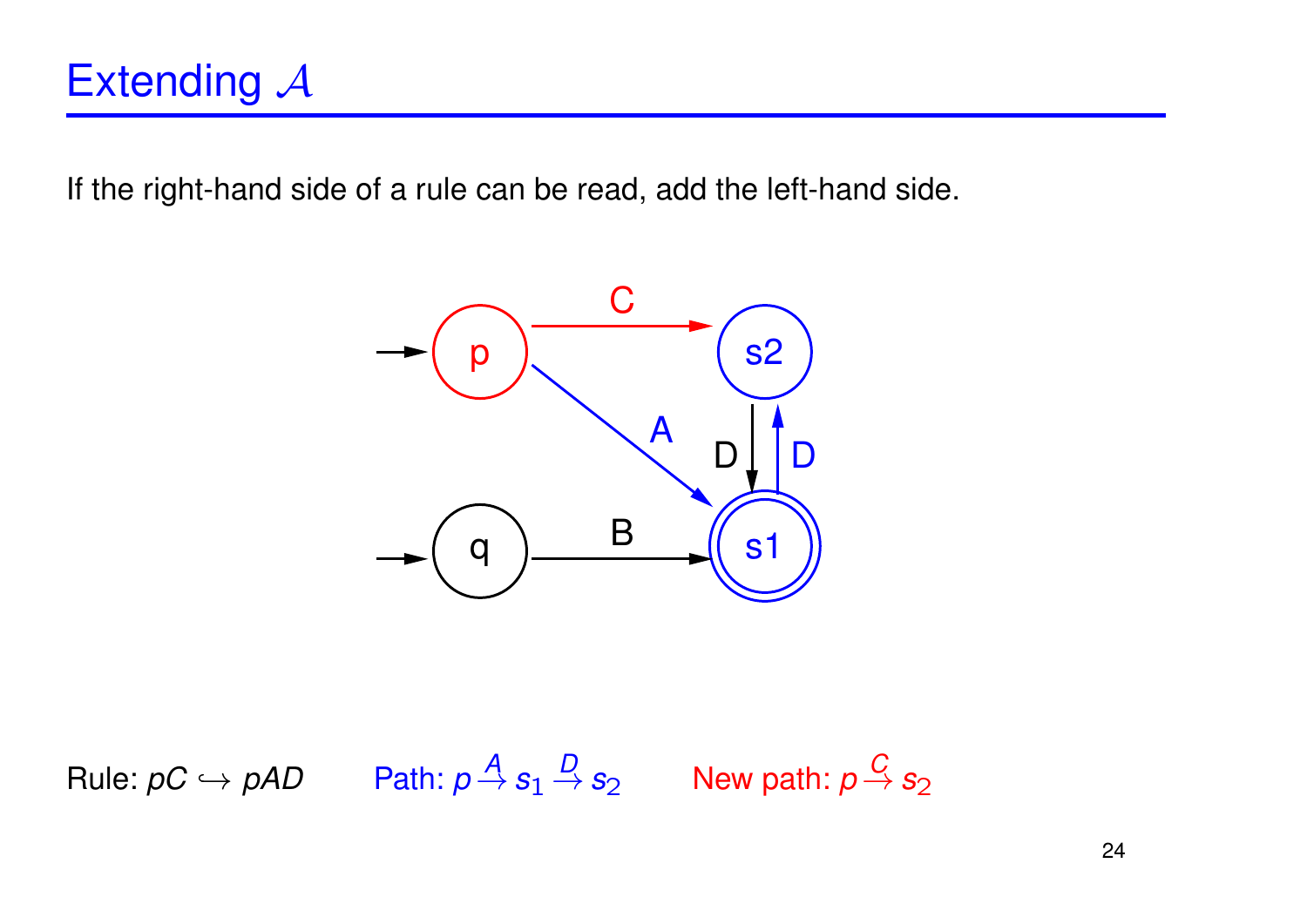# Final result



Complexity:  $\mathcal{O}(|Q|^2 \cdot |\Delta|)$  time.

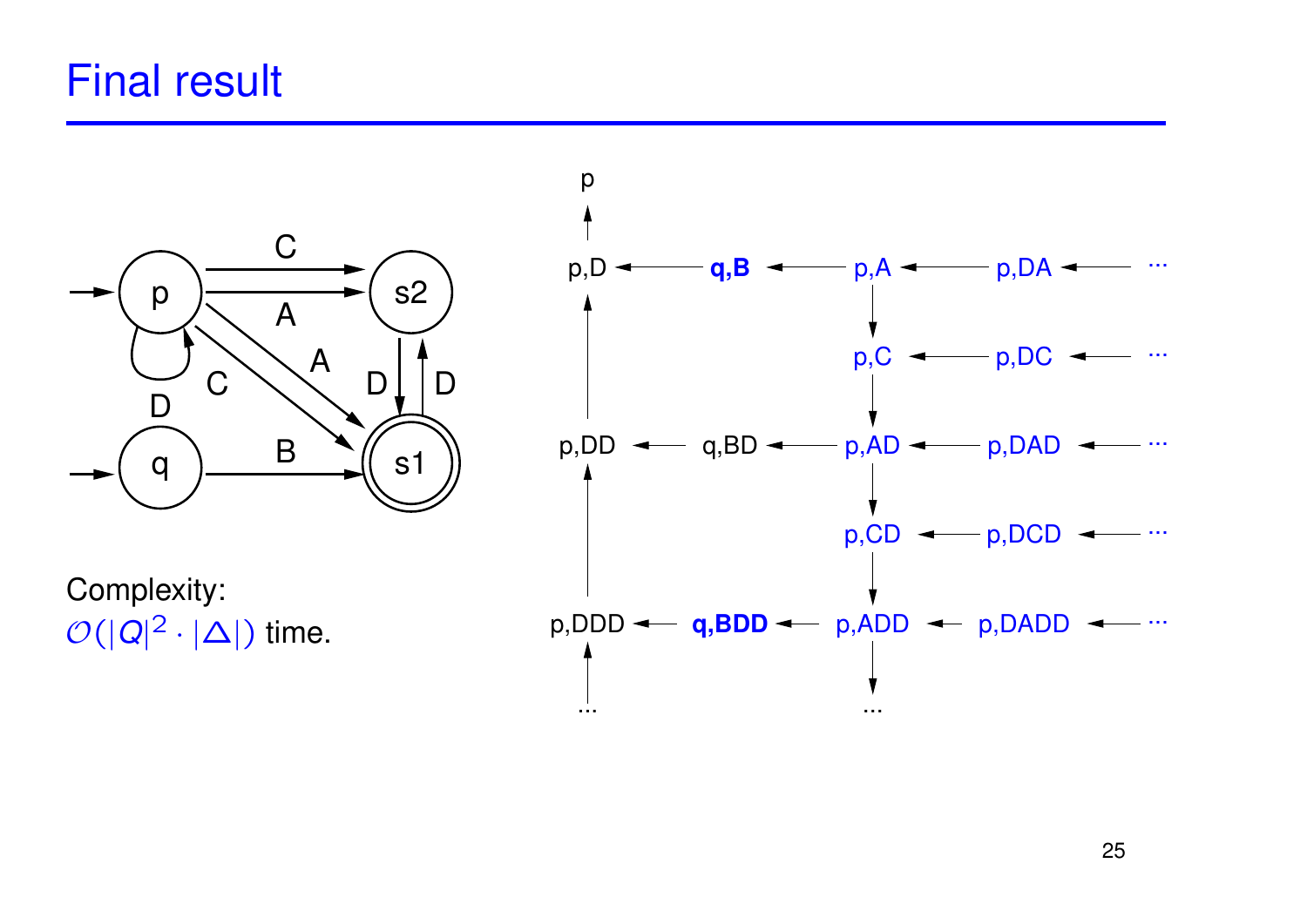We shall show:

Let B be the P-automaton arising from A by applying the saturation rule. Then  $\mathcal{L}(\mathcal{B}) = pre^*(C)$ .

Part 1: Termination

The saturation rule can only be applied finitely many times because no states are added and there are only finitely many possible transitions.

Part 2:  $pre^*(C) \subseteq \mathcal{L}(\mathcal{B})$ 

Let  $c \in pre^*(C)$  and  $c' \in C$  such that  $c'$  is reachable from  $c$  in  $k$  steps. We proceed by induction on *k* (simple).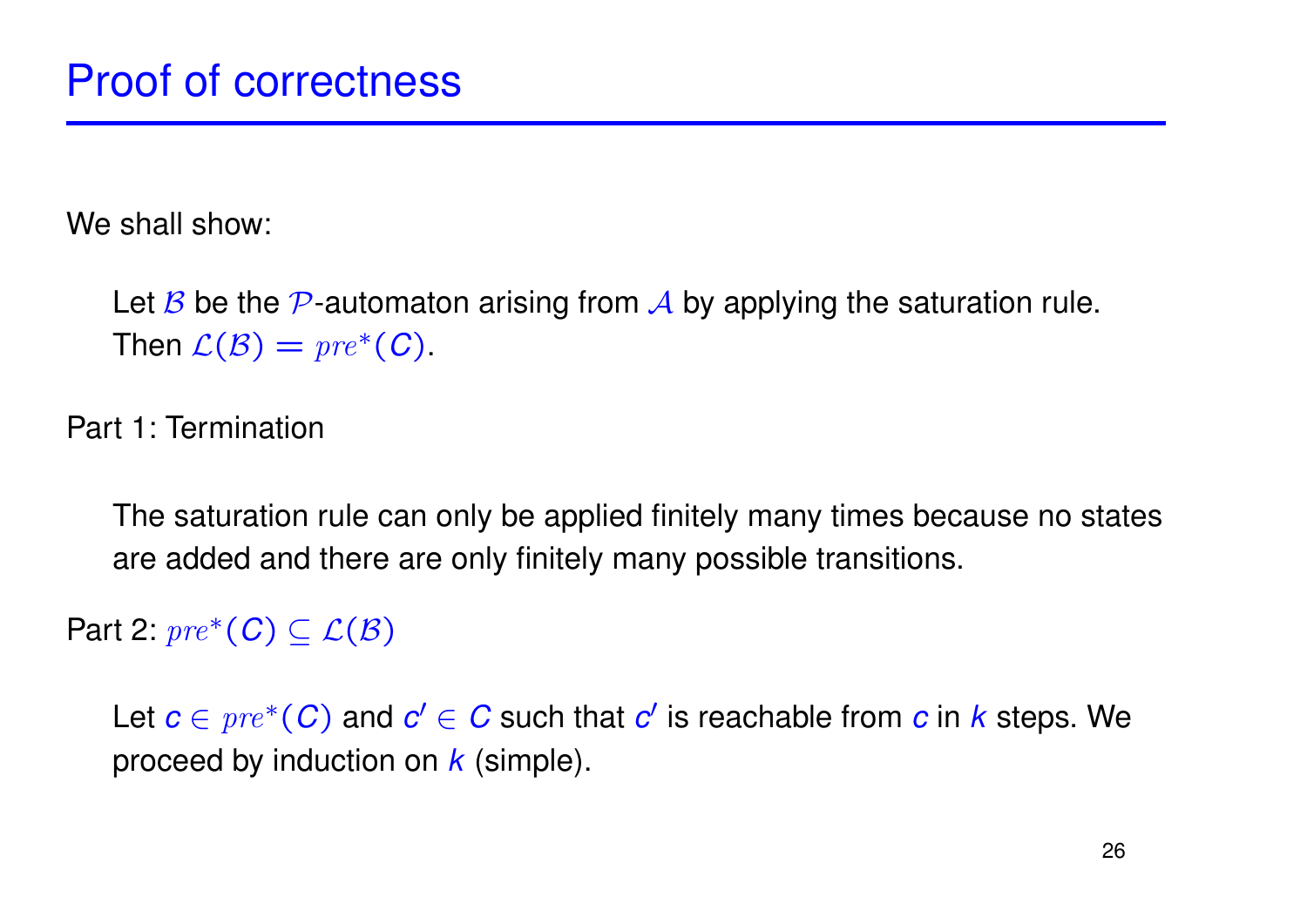#### Part 3:  $\mathcal{L}(\mathcal{B}) \subseteq pre^*(C)$

Let  $\rightarrow$ *i* denote the transition relation of the automaton after the saturation rule has been applied *i* times.

We show the following, more general property: If *p w* → *i q*, then there exist *p* ′*w*′ with *p* ′ *<sup>w</sup>*′ →  $\overline{0}$ *q* and  $pw \Rightarrow p'w'$ , if  $q \in P$ , then additionally  $w' = \varepsilon$ .

Proof by induction over *i*: The base case  $i = 0$  is trivial.

Induction step: Let  $t = (p_1, A, q')$  be the transition added in the *i*-th application and *j* the number of times *t* occurs in the path *p w* → *i q*.

Induction over *j*: Trivial for  $j = 0$ . So let  $j > 0$ .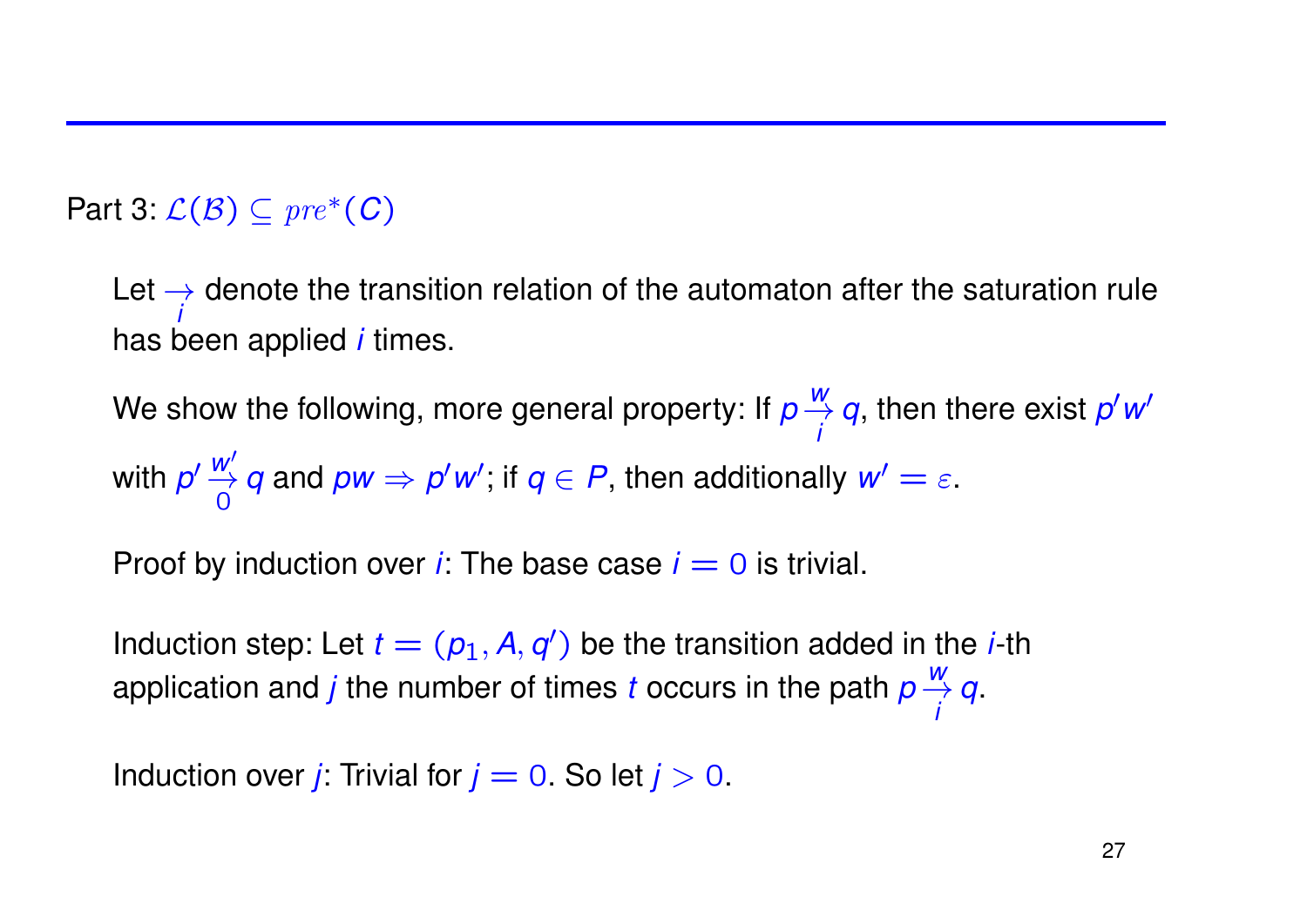There exist  $p_2, p', u, v, w', w_2$  with the following properties:

| (1) $p \underset{i=1}{\overset{U}{\rightarrow}} p_1 \underset{i}{\overset{A}{\rightarrow}} q' \underset{i}{\overset{V}{\rightarrow}} q$ | (splitting the path $p \frac{w}{q} q$ ) |
|-----------------------------------------------------------------------------------------------------------------------------------------|-----------------------------------------|
| (2) $p_1 A \hookrightarrow p_2 w_2$                                                                                                     | (pre-condition for saturation rule)     |
| (3) $p_2 \overset{w_2}{\underset{i=1}{\rightleftharpoons}} q'$                                                                          | (pre-condition for saturation rule)     |
| (4) $pu \Rightarrow p_1 \varepsilon$                                                                                                    | (ind.hyp. on i)                         |
| (5) $p_2w_2v \Rightarrow p'w'$                                                                                                          | (ind.hyp. on j)                         |
| (6) $p' \stackrel{W'}{\rightarrow} q$                                                                                                   | (ind.hyp. on j)                         |

The desired proof follows from (1), (4), (2), and (5). If  $q \in P$ , then the second part follows from (6) and the fact that A is normalized.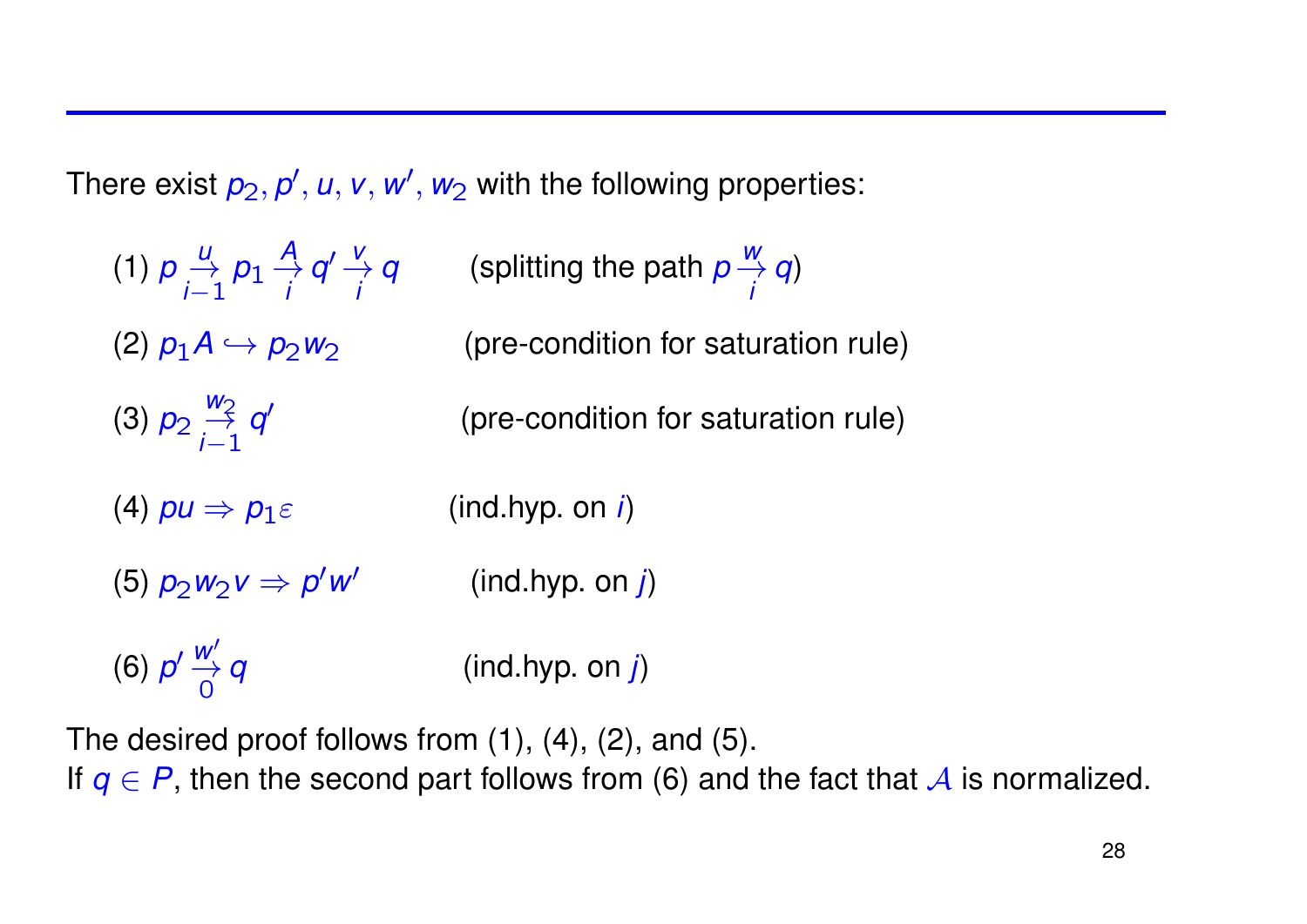If the *left-hand side* of a rule can be read, and the *right-hand side* of a rule can be read,



Rule: 
$$
pC \hookrightarrow pAD
$$
 Path:  $p \xrightarrow{C} s_2$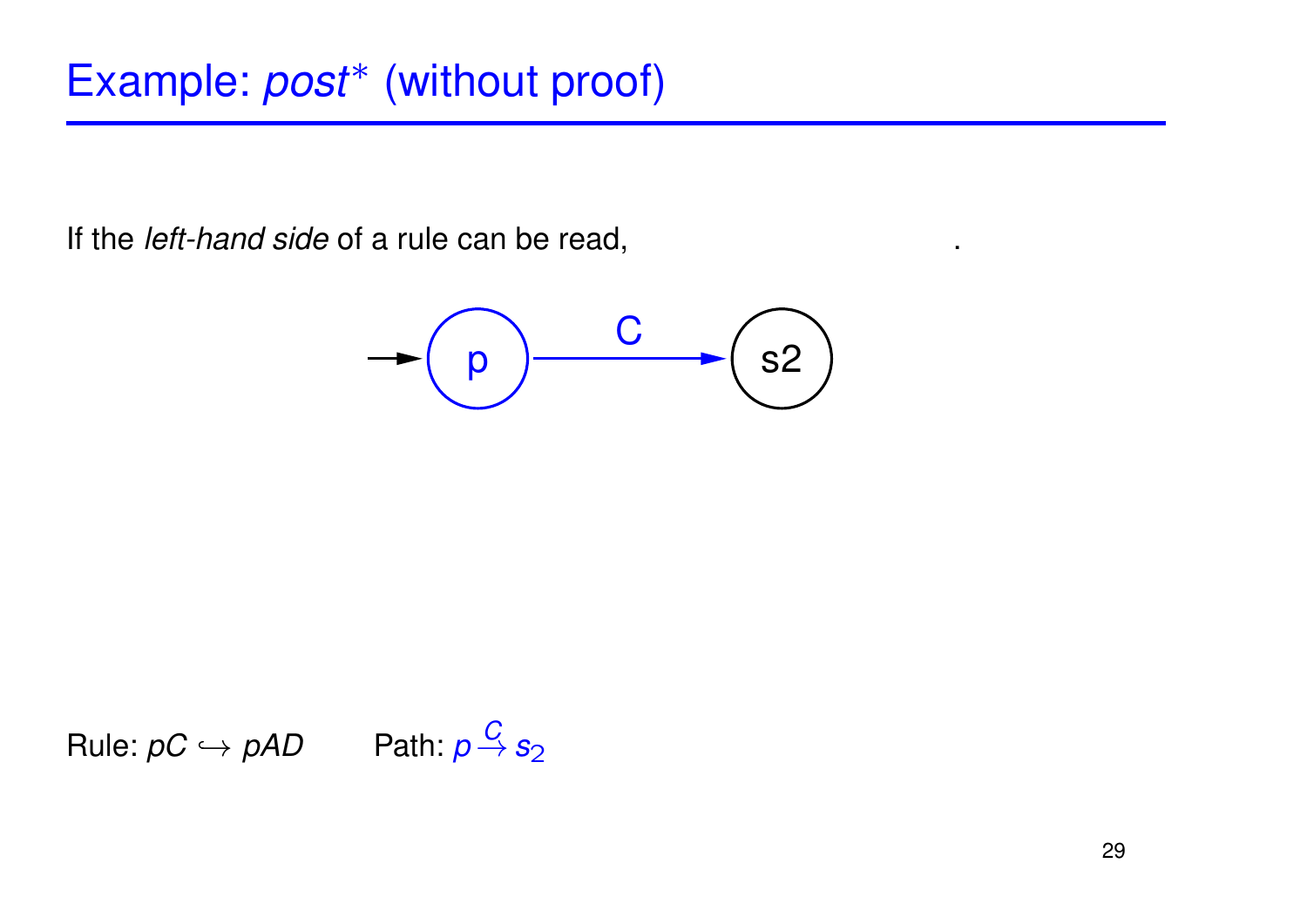If the *left-hand side* of a rule can be read, add the *right-hand side*.



Rule: 
$$
pC \hookrightarrow pAD
$$
 Path:  $p \xrightarrow{C} s_2$  New Path:  $p \xrightarrow{AD} s_2$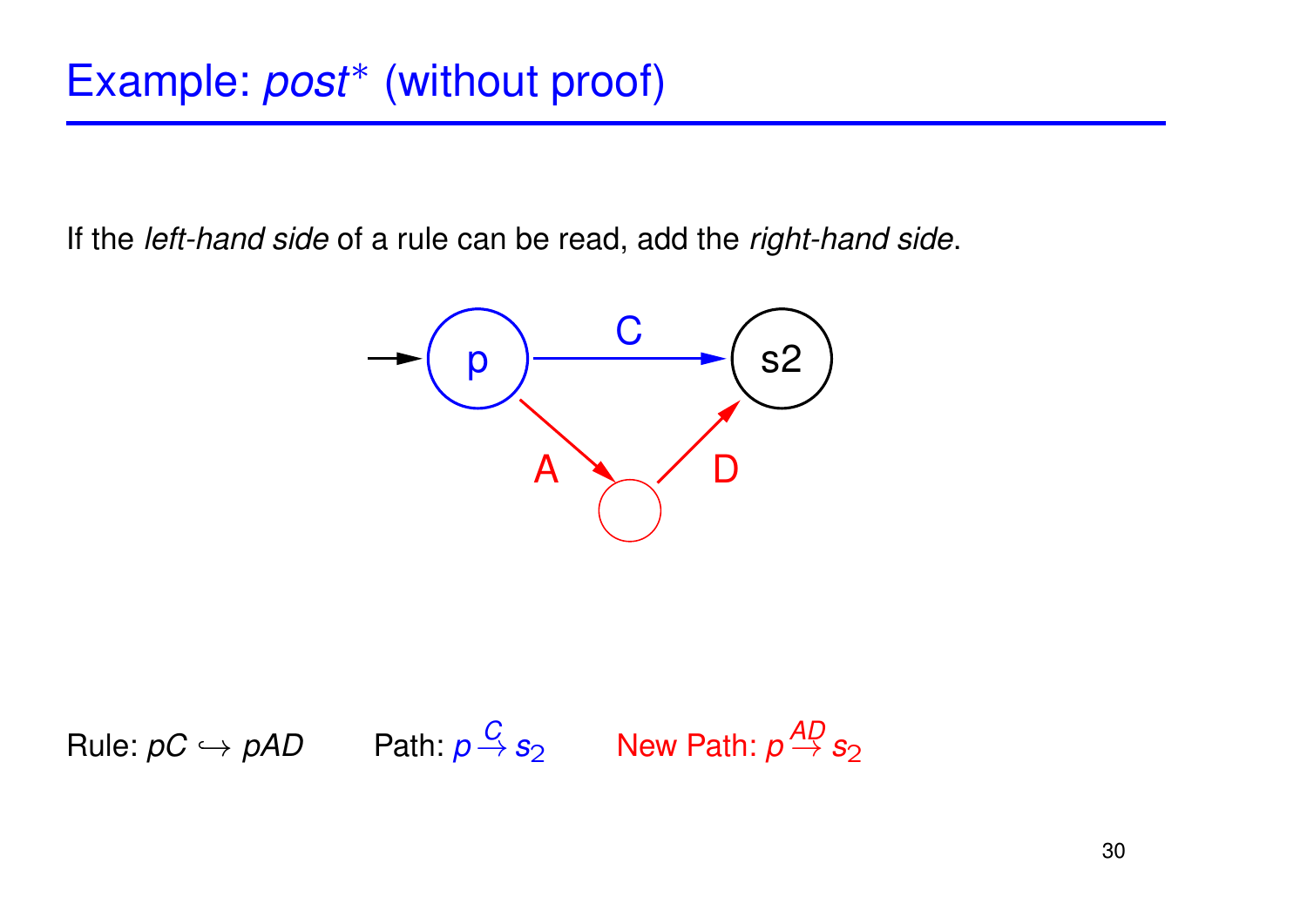Let  $\mathcal{P} = (P, \Gamma, \Delta)$  be a PDS with initial configuration  $c_0$ , let  $\mathcal{T}_{\mathcal{P}}$  denote the corresponding transition system, *AP* a set of atomic propositions, and  $\nu: P \times \Gamma^* \to 2^{AP}$  a valuation function.

 $\mathcal{T}_{\mathcal{P}}$ , AP, and  $\nu$  form a Kripke structure  $\mathcal{K}$ ; let  $\phi$  be an LTL formula (over AP).

Problem: Does  $\mathcal{K} \models \phi$ ?

Undecidable for arbitrary valuation functions! (could encode undecidable decision problems in  $\nu$  ...)

However, LTL model checking *is* decidable for certain "reasonable" restrictions of  $\nu$ .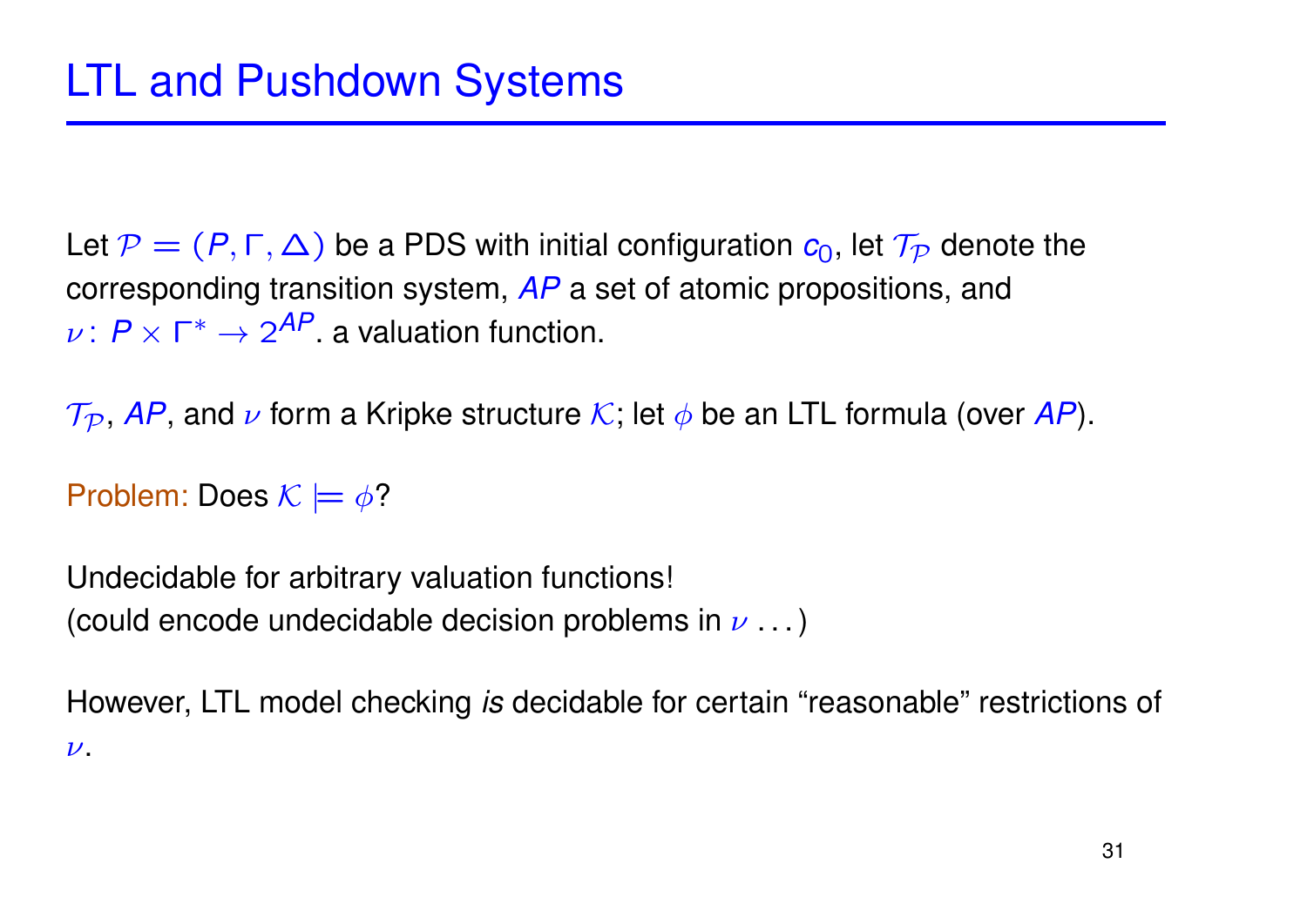In the following, we consider "simple" valuation functions satisfying the following restriction:

 $\nu(pAw) = \nu(pA)$ , for all  $p \in P$ ,  $A \in \Gamma$ , and  $w \in \Gamma^*$ .

In other words, the "head" of a configuration holds all information about atomic propositions.

LTL model checking is decidable for such "simple" valuations.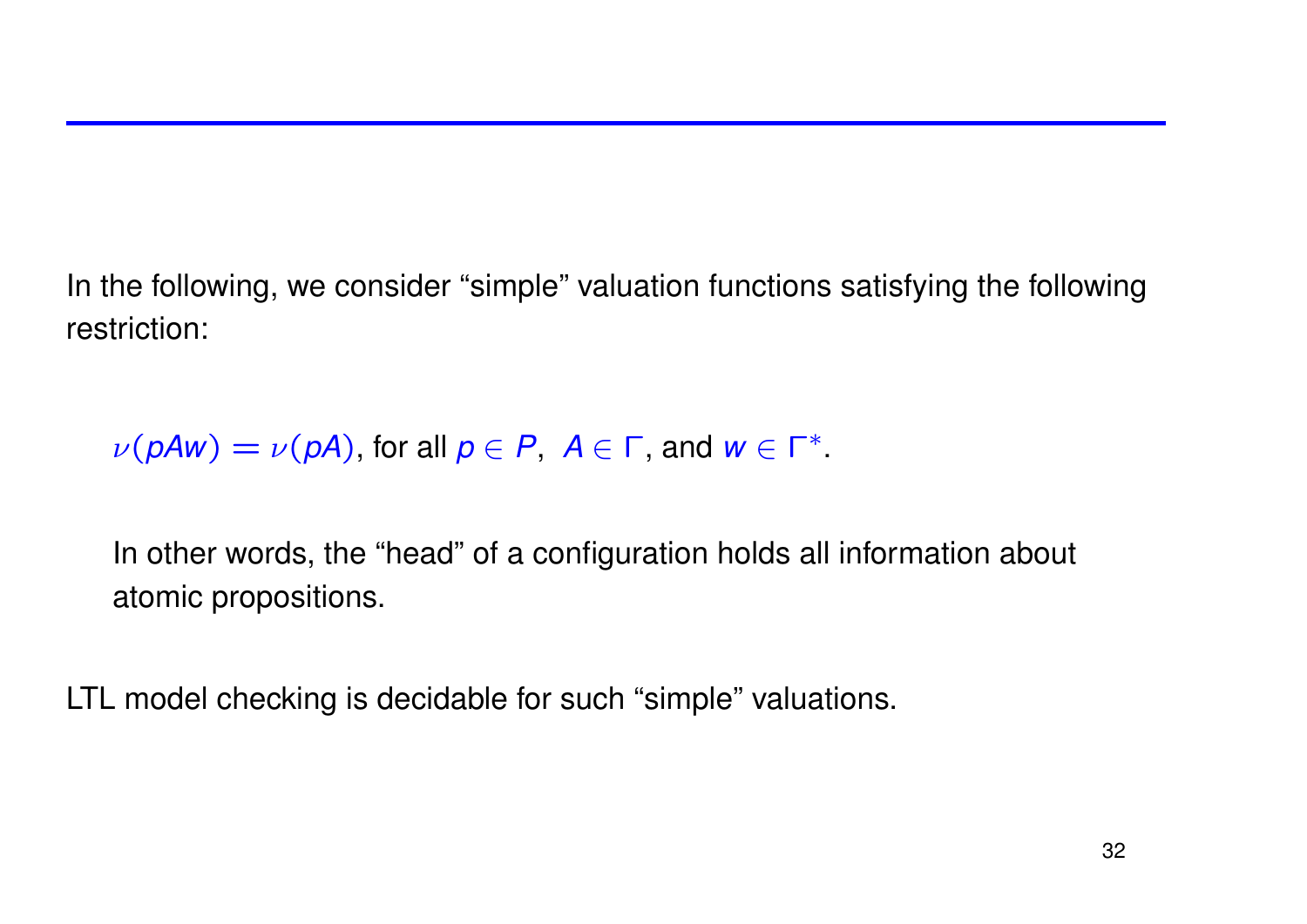Same principle as for finite Kripke structures:

Translate  $\neg \phi$  into a Büchi automaton  $\beta$ .

Build the cross product of  $K$  and  $B$ .

Test the cross product for emptiness.

Note that the cross product is not a Büchi automaton in this case, but another pushdown system (with a Büchi-style acceptance condition).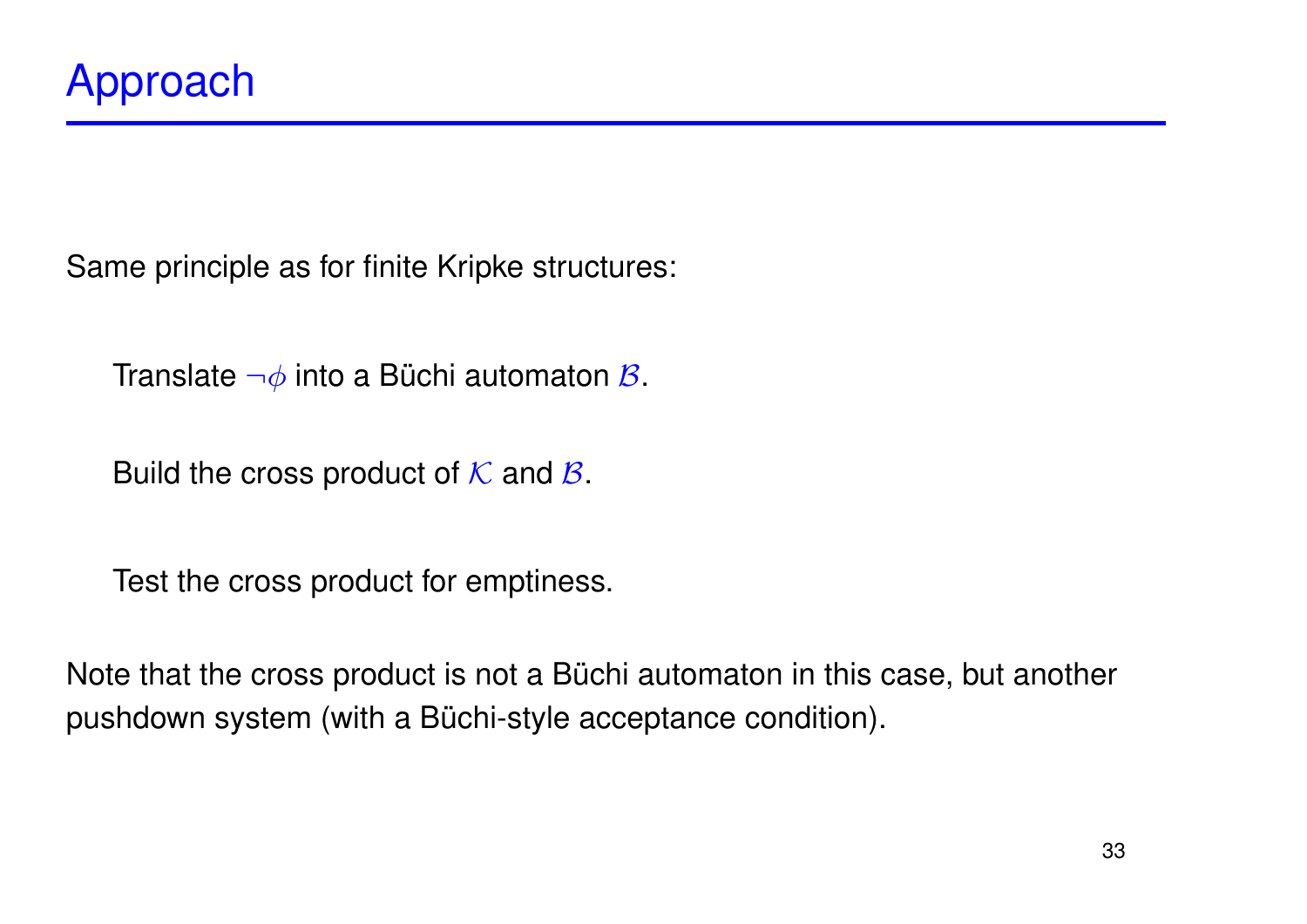The cross product is a new pushdown system  $Q$ , as follows:

Let  $\mathcal{P} = (P, \Gamma, \Delta)$  be a PDS,  $p_0 w_0$  the initial configuration, and AP,  $\nu$  as usual.

Let  $\mathcal{B} = (Q, 2^{AP}, q_0, T, F)$  be the Büchi automaton for  $\neg \phi$ .

Construction of  $Q$ :

 $\mathcal{Q} = (P \times Q, \Gamma, \Delta')$ , where

 $(p, q)$ *A*  $\hookrightarrow$   $(p', q')$ *w*  $\in$   $\Delta'$  iff

– *pA* ,→ *p* ′*w* ∈ ∆ and

 $-(q, L, q') \in T$  such that  $\nu(pA) = L$ .

Initial configuration:  $(p_0, q_0)w_0$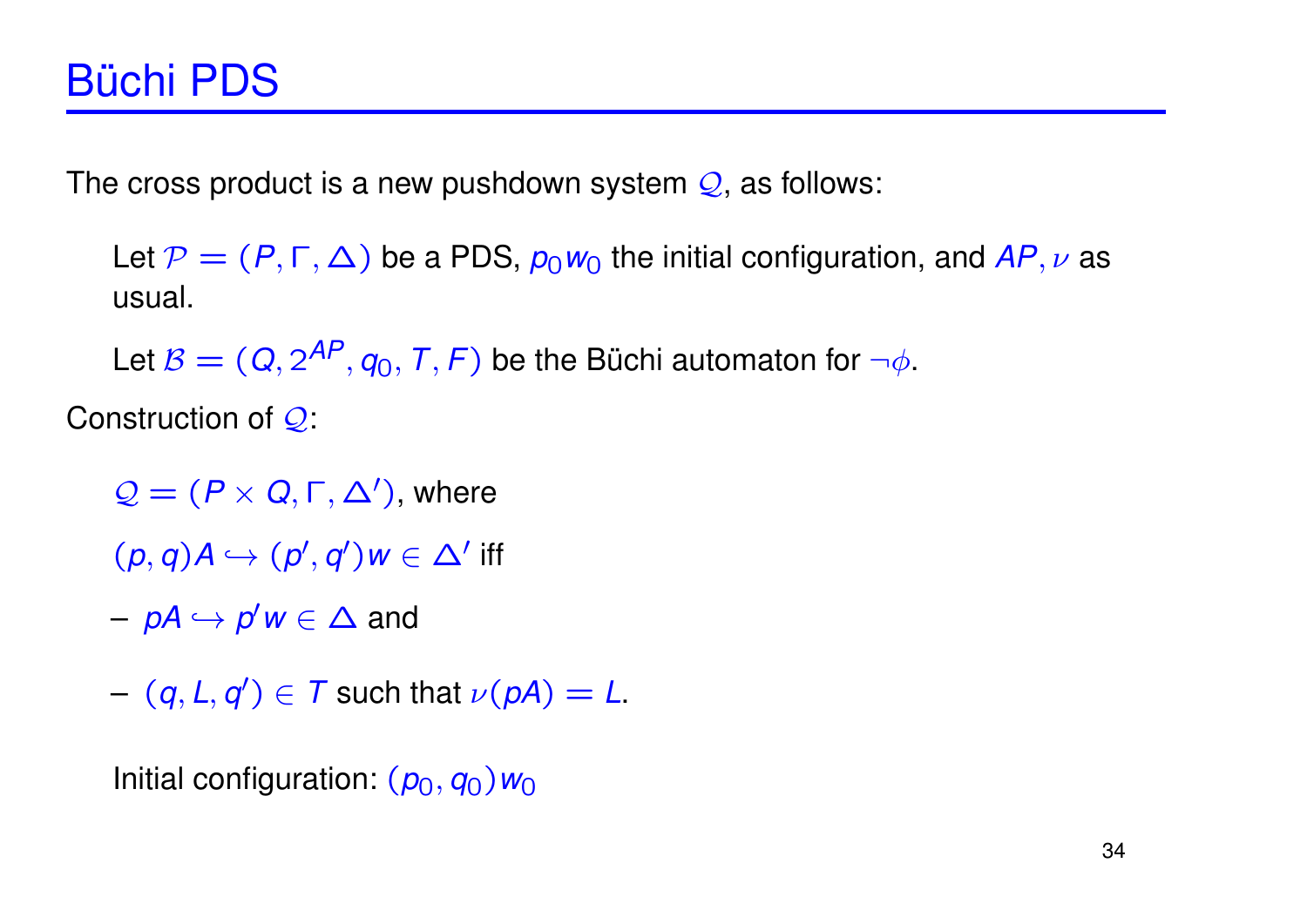Let  $\rho$  be a run of  $\mathcal Q$  with  $\rho(i) = (p_i, q_i) w_i$ .

We call  $\rho$  accepting if  $q_i \in F$  for infinitely many values of *i*.

The following is easy to see:

 $\mathcal P$  does *not* satisfy  $\phi$  iff there exists an accepting run in  $\mathcal Q$ .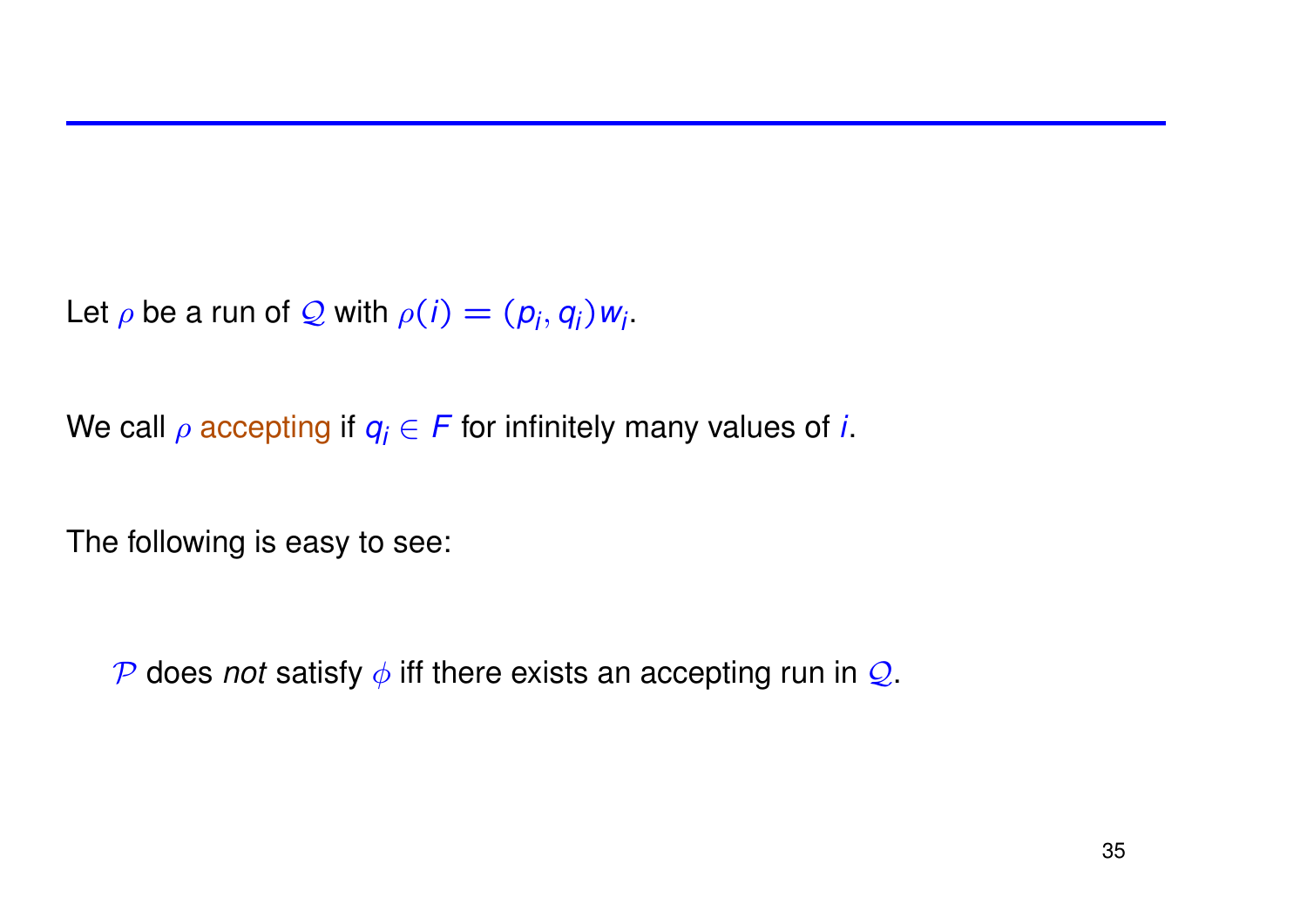Question: If there an accepting run starting at  $(p_0, q_0)w_0$ ?

In the following, we shall consider the following, more general global model-checking problem:

Compute *all* configurations *c* such that there exists an accepting run starting at *c*.

Lemma: There is an accepting run starting at *c* iff there exists  $(p, q) \in P \times Q$ ,  $A \in \Gamma$  with the following properties:

(1)  $c \Rightarrow (p, q)$  *Aw* for some  $w \in \Gamma^*$ 

(2)  $(p, q)A \Rightarrow (p, q)Aw'$  for some  $w' \in \Gamma^*$ , where

the path from  $(p, q)A$  to  $(p, q)Aw'$  contains at least one step; the path contains at least one accepting Büchi state.